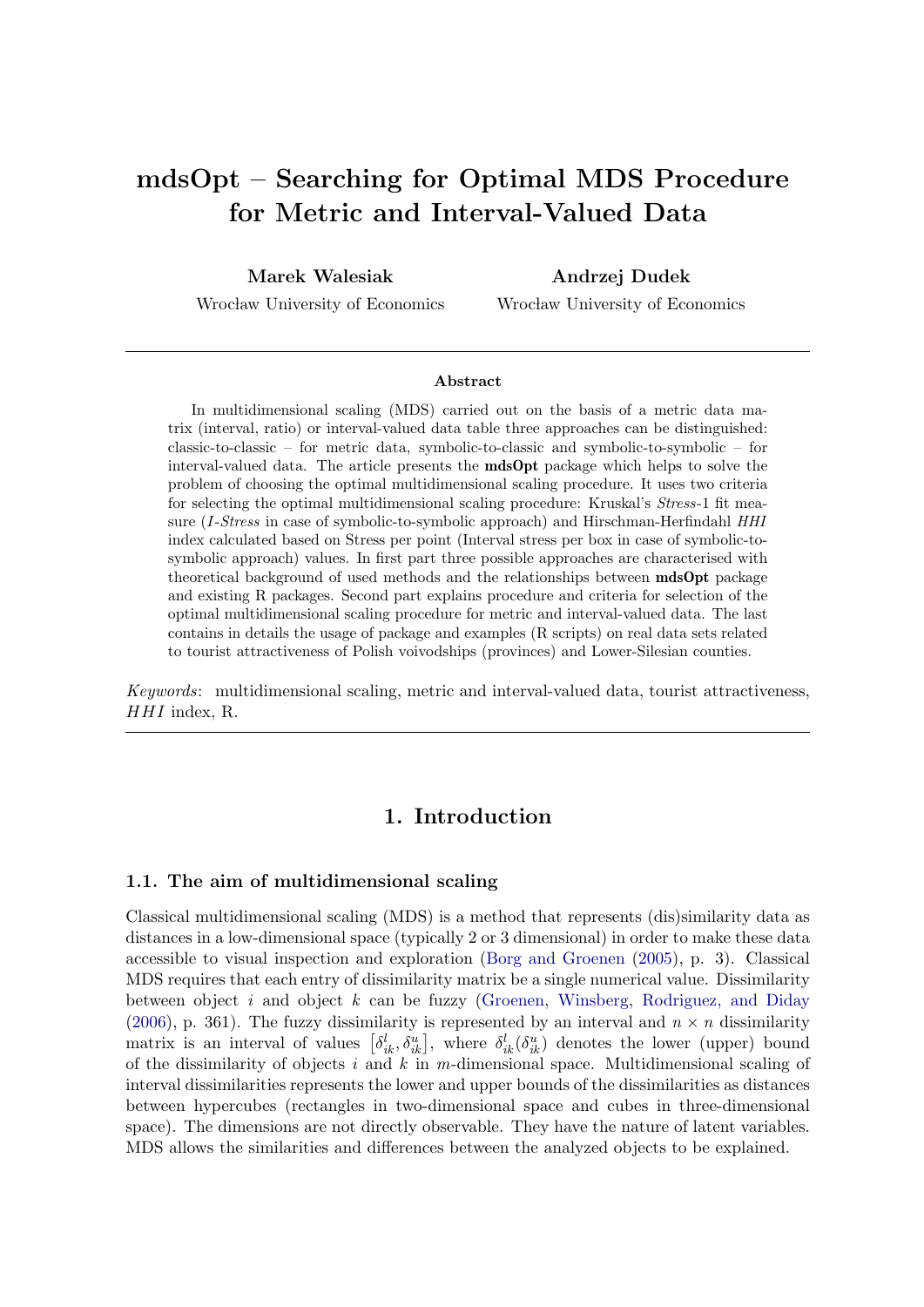Multidimensional scaling is a widely used technique in many areas, including psychology [\(Takane](#page-23-0) [\(2007\)](#page-23-0)), sociology [\(Pinkley, Gelfand, and Duan](#page-23-1) [\(2005\)](#page-23-1)), linguistics [\(Embleton, Uritescu](#page-22-1), [and Wheeler](#page-22-1) [\(2013\)](#page-22-1)), marketing research [\(Cooper](#page-22-2) [\(1983\)](#page-22-2)), tourism [\(Marcussen](#page-23-2) [\(2014\)](#page-23-2)), musicology [\(McAdams, Winsberg, Donnadieu, De Soete, and Krimphoff](#page-23-3) [\(1995\)](#page-23-3)).

#### 1.2. The approaches in multidimensional scaling via mdsOpt package

In MDS carried out on the basis of a metric data matrix (interval, ratio) or interval-valued data table, via mdsOpt package, three approaches can be distinguished:

<span id="page-1-0"></span>1. Classic-to-classic – for metric data:

$$
\mathbf{X} = [x_{ij}]_{n \times m} \to \mathbf{Z} = [z_{ij}]_{n \times m} \to [\delta_{ik}(\mathbf{Z})]_{n \times n} \to f : [\delta_{ik}(\mathbf{Z}) \to d_{ik}(\mathbf{V})] \to \mathbf{V} = [v_{ij}]_{n \times q}, \quad (1)
$$

where:  $x_{ij}$  – the value of the j-th variable for the *i*-th object,  $z_{ij}$  – the normalized value of the j-th variable for the *i*-th object,  $i, k = 1, ..., n$  – the number of the object,  $j = 1, ..., m$ – the number of variable,  $[\delta_{ik}(\mathbf{Z})]_{n,m}$  – a distance matrix (dissimilarities) between objects in m-dimensional space (distances between objects are calculated via e.g. city-block, Euclidean, Chebyshev, squared Euclidean),  $[d_{ik}(\mathbf{V})]$  – a distance matrix between objects in q-dimensional space  $(q < m)$ , f – function which mapping distances in m-dimensional space  $\delta_{ik}(\mathbf{Z})$  into corresponding distances  $d_{ik}(\mathbf{V})$  in q-dimensional space,  $\mathbf{V} = [v_{ij}]_{n \times q}$  – data matrix in qdimensional space.

The starting point of multidimensional scaling in classic-to-classic approach is a metric data matrix  $\mathbf{X} = [x_{ij}]_{n \times m}$ , for which observations are obtained from secondary data sources. It is typical situation in socio-economic research. Methods of determining the distance matrix  $[\delta_{ik}]$  can be divided into direct (typically result from similarity ratings on object pairs, from rankings, or from card-sorting tasks) and indirect (see [\(1\)](#page-1-0)) methods (see e.g. [Borg and](#page-21-0) [Groenen](#page-21-0) [\(2005\)](#page-21-0), pp. 111-133).

2. Symbolic-to-classic – for interval-valued data:

$$
\mathbf{X} = [x_{ij}^l, x_{ij}^u]_{n \times m} \to \mathbf{Z} = [z_{ij}^l, z_{ij}^u]_{n \times m} \to [\delta_{ik}(\mathbf{Z})]_{n x n} \to
$$
  

$$
f : [\delta_{ik}(\mathbf{Z}) \to d_{ik}(\mathbf{V})] \to \mathbf{V} = [v_{ij}]_{n \times q},
$$
 (2)

where:  $\mathbf{X} = [x_{ij}^l, x_{ij}^u]_{n \times m}$  – an interval-valued data table in m-dimensional space  $(x_{ij}^l \leq x_{ij}^u), x_{ij}^l$  $(x_{ij}^u)$  – the lower (upper) bound of interval,  $\mathbf{Z} = [z_{ij}^l, z_{ij}^u]_{n \times m}$  – the normalized interval-valued data table in m-dimensional space,  $\delta_{ik}(\mathbf{Z})$  – a distance matrix (dissimilarities) between objects in m-dimensional space (distances between objects are calculated via distance measures for interval-valued data – see Table [3\)](#page-6-0).

3. Symbolic-to-symbolic – for interval-valued data:

$$
\mathbf{X} = [x_{ij}^l, x_{ij}^u]_{n \times m} \rightarrow \mathbf{Z} = [z_{ij}^l, z_{ij}^u]_{n \times m} \rightarrow \left[\delta_{ik}^l, \delta_{ik}^u\right] \rightarrow
$$
  

$$
f: \left(\left[\delta_{ik}^l, \delta_{ik}^u\right] \rightarrow \left[d_{ik}^l, d_{ik}^u\right]\right) \rightarrow \mathbf{V} = [v_{ij}^l, v_{ij}^u]_{n \times q},
$$

$$
(3)
$$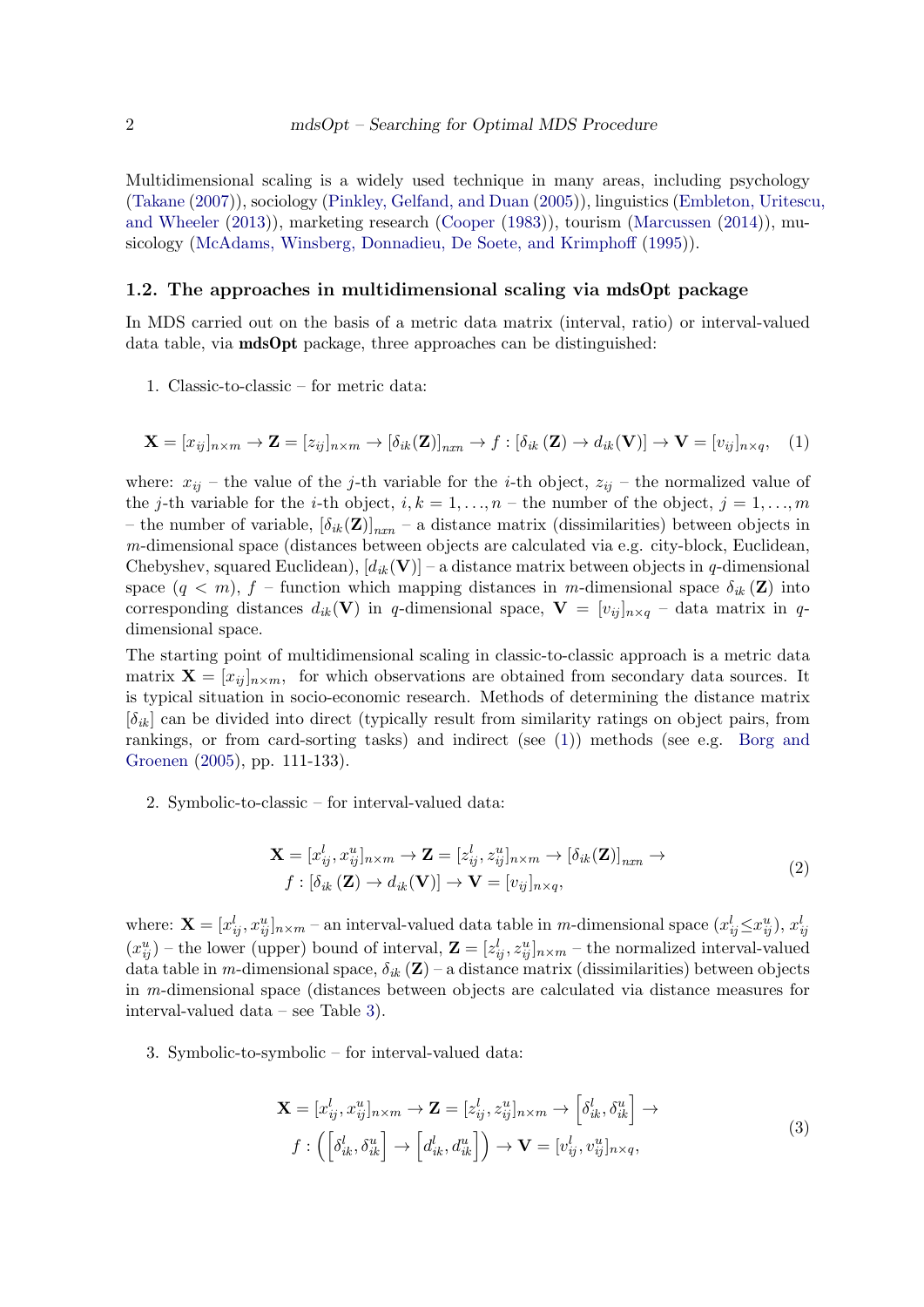where:  $\delta_{ik}^l(\delta_{ik}^u)$  – the lower (upper) bound of the dissimilarity of objects i and k in mdimensional space,  $d_{ik}^l(d_{ik}^u)$  – the lower (upper) bound of the dissimilarity of objects i and k in q-dimensional space,  $f$  – function which represent the lower and upper bounds of the dissimilarities by minimum and maximum distances between rectangles (cubes in three-dimensional space) as well as possible distances in the sense of least-squares [\(Groenen](#page-22-0) *et al.* [\(2006\)](#page-22-0), p. 363),  $\mathbf{V} = [v_{ij}^l, v_{ij}^u]_{n \times q}$  – an interval-valued data table in q-dimensional space.

In symbolic-to-classic and symbolic-to-symbolic approaches we assume that the starting point of multidimensional scaling is data table  $\mathbf{X} = [x_{ij}^l, x_{ij}^u]_{n \times m}$   $(x_{ij}^l \leq x_{ij}^u)$ . In article [\(Gioia and](#page-22-3) [Lauro](#page-22-3) [\(2006\)](#page-22-3), p. 344) we can find different kind of data that in real life are of interval type:

- financial data (e.g. opening value and closing value in a session),
- customer satisfaction data (expected or perceived characteristic of the quality of a product),
- tolerance limits in quality control,
- confidence intervals of estimates from sample surveys,
- query on a database.

Additional suggestions about real life interval-valued data we can find in [Brito, Noirhomme-](#page-22-4)[Fraiture, and Arroyo](#page-22-4) [\(2015\)](#page-22-4):

- high–low intervals of financial prices,
- some questions in the questionnaire surveys (e.g. age, income, time spent).

Interval-valued data we can obtain by generalization of classical single-valued variables into interval-valued variables (see e.g. [Bock](#page-21-1) [\(2000\)](#page-21-1), pp. 43-44). For example, 380 Polish counties are described by 9 metric variables (see the second demonstration example). Counties are part of 16 Polish voivodships. After aggregation of data from counties to voivodships, intervalvalued data are obtained. Interval of a given variable for the voivodship covers all or selected (e.g. from first to ninth decile, from first to third quartile) observations from counties.

#### 1.3. The main idea of the mdsOpt package

The authors of the monograph [\(Borg, Groenen, and Mair](#page-21-2) [\(2013\)](#page-21-2); [Borg, Groenen, and Mair](#page-21-3) [\(2018\)](#page-21-3), chapter 7) pointed out the typical mistakes made by users of multidimensional scaling. A frequent mistake on the part of users of MDS results is to evaluate Stress mechanically (rejecting an MDS solution because its Stress seems "too high"). In their opinion (Borg [et al.](#page-21-3) [\(2018\)](#page-21-3), pp. 85-86) "The Stress value is, however, merely a technical index, a target criterion for an optimization algorithm. An MDS solution can be robust and replicable, even if its Stress value is high" and "Stress is a summative index for all proximities. It does not inform the user how well a particular proximity value is represented in the given MDS space (...) The least one can do is to take a look at the Stress-per-point values". Considering that we should take into account stress per point values [\(Borg and Mair](#page-22-5) [\(2017\)](#page-22-5)) and Shepard diagram [\(Mair, Borg, and Rusch](#page-23-4) [\(2016\)](#page-23-4); [De Leeuw and Mair](#page-22-6) [\(2015\)](#page-22-6)) for classic-to-classic and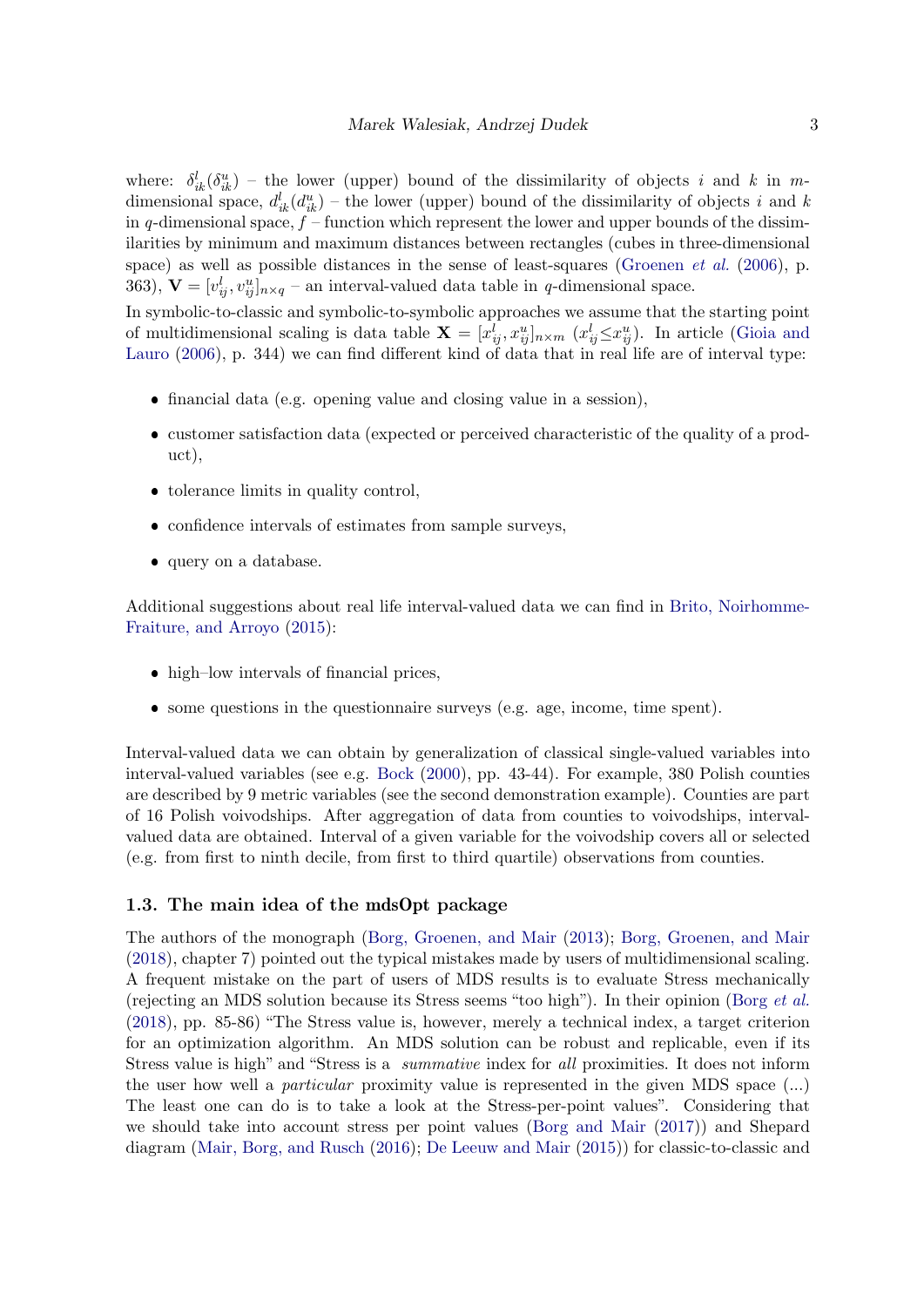symbolic-to-classic approaches or the *I-Stress* per box index *(ispb)* and the *I-dist* diagram for symbolic-to-symbolic approach.

## 1.4. Criteria for selection of the optimal MDS procedure

To solve the problem of choosing the optimal multidimensional scaling procedure in:

- Classic-to-classic and symbolic-to-classic approaches two criteria were applied in mdsOpt package: Kruskal's Stress-1 (standardized residual sum of squares) fit measure and the Hirschman-Herfindahl HHI index, calculated based on Stress per point values (spp).
- Symbolic-to-symbolic approach two criteria were applied in **mdsOpt** package: *I-Stress* fit measure and the Hirschman-Herfindahl HHI index, calculated based on I-Stress per box index values (ispb).

#### 1.5. Package mdsOpt versus other packages

The algorithms implemented in the **mdsOpt** package have not been used in other R program packages so far and it can be treated as a complementary package for well-known libraries smacof [\(Mair, De Leeuw, Borg, and Groenen](#page-23-5) [\(2019\)](#page-23-5); [De Leeuw and Mair](#page-22-7) [\(2009\)](#page-22-7)) and smds [\(Terada and Groenen](#page-23-6)  $(2015)$ ), extending theirs possibilities. The relationships between **md**sOpt and other R packages present Table [1.](#page-4-0)

Additionally **mdsOpt** contain functions for calculation of *I-Stress* per box index (*ispb*) and charting I-dist diagram for interval-valued data.

## 2. Selection of the optimal multidimensional scaling procedure

The article proposes a solution that allows the optimal multidimensional scaling procedure, for metric and interval-valued data, to be chosen.

#### 2.1. Basic decision problems

For classic-to-classic and symbolic-to-classic approaches the study uses the function smacof-Sym of smacof package of R program. In smacofSym function basic decision problems involve the following selection:

– normalization method (the analysis include 18 normalization methods – see Table [2\)](#page-5-0),

– distance measure: 5 for metric data (Manhattan, Euclidean, Chebyshev, Squared Euclidean,  $GDM1<sup>1</sup>$  $GDM1<sup>1</sup>$  $GDM1<sup>1</sup>$  – see e.g. [Everitt, Landau, Leese, and Stahl](#page-22-8) [\(2011\)](#page-22-8), pp. 49-50) and 4 for intervalvalued data (see Table 3),

– MDS model (the analysis include 3 MDS models: ratio, interval, polynomial).

For symbolic-to-symbolic approach the study uses the function IMDS of smds package. In function IMDS basic decision problems involve the following selection:

– normalization method – the analysis include 18 normalization methods,

<span id="page-3-0"></span><sup>&</sup>lt;sup>1</sup> Cf. [Jajuga, Walesiak, and B](#page-22-9)ąk  $(2003)$ .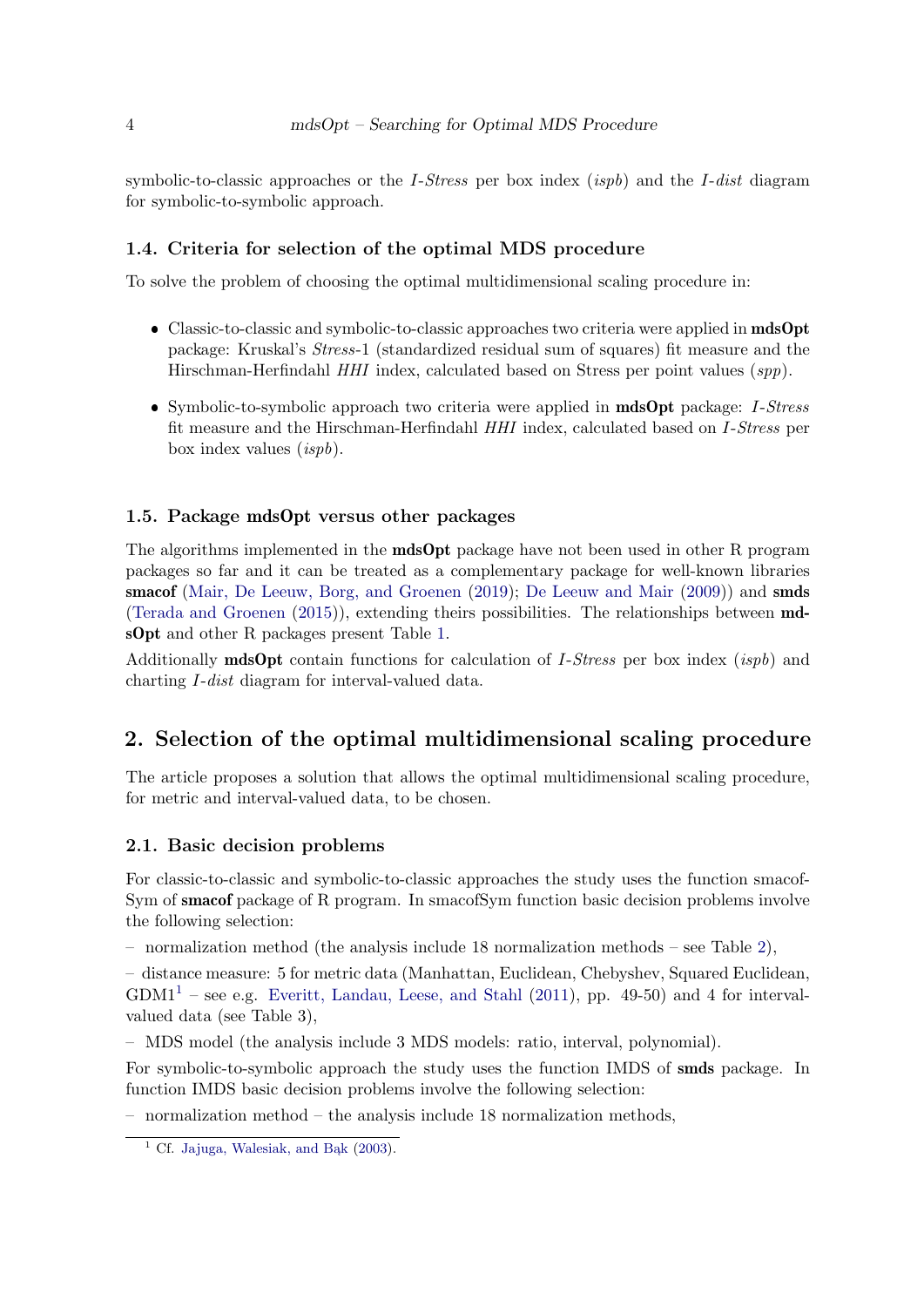| MDS approach                                                                  |                                          |                                                                       |  |  |  |
|-------------------------------------------------------------------------------|------------------------------------------|-----------------------------------------------------------------------|--|--|--|
| Classic-to-classic                                                            | Symbolic-to-classic                      | Symbolic-to-symbolic                                                  |  |  |  |
|                                                                               | Type of data                             |                                                                       |  |  |  |
| metric (ratio, interval)                                                      | interval-valued                          | interval-valued                                                       |  |  |  |
|                                                                               | Functions of mdsOpt package              |                                                                       |  |  |  |
| optSmacofSym_mMDS                                                             | optSmacofSymInterval                     | optIscalInterval                                                      |  |  |  |
|                                                                               | Decision problem 1: normalization method |                                                                       |  |  |  |
| clusterSim                                                                    |                                          |                                                                       |  |  |  |
| (data.Normalization)                                                          | clusterSim                               | clusterSim                                                            |  |  |  |
| <b>base</b> ( $R$ Core Team $(2019)$ ) (interval normalization)               |                                          | (interval_normalization)                                              |  |  |  |
| (scale)                                                                       |                                          |                                                                       |  |  |  |
|                                                                               | Decision problem 2: distance measure     |                                                                       |  |  |  |
| Manhattan, Euclidean,                                                         |                                          |                                                                       |  |  |  |
| Chebyshev, Squared                                                            | Ichino-Yaguchi, Euclidean                |                                                                       |  |  |  |
| Euclidean, GDM1                                                               | Ichino-Yaguchi, Hausdorff,               |                                                                       |  |  |  |
| (R)<br>Core<br>stats                                                          | Team Euclidean Hausdorff                 |                                                                       |  |  |  |
| $(2019))$ (dist)                                                              | clusterSim (dist.Symbolic)               |                                                                       |  |  |  |
| $clusterSim$ (dist. $GDM$ )                                                   |                                          |                                                                       |  |  |  |
| Decision problem 3: MDS model / optimization method                           |                                          |                                                                       |  |  |  |
| ratio, interval, polynomial ratio, interval, polynomial<br>smacof (smacofSym) | smacof (smacofSym)                       | majorization-minimization<br>(MM), quasi-Newton (BFGS)<br>smds (IMDS) |  |  |  |

<span id="page-4-0"></span>Table 1: Relationships between mdsOpt and other R packages

 $-$  optimization method  $-$  the analysis include 2 methods: the majorization minimization algorithm "MM" [\(Groenen](#page-22-0) et al. [\(2006\)](#page-22-0), p. 366); quasi-Newton method "BFGS" [\(Nash](#page-23-8) [\(1990\)](#page-23-8), chapter 15).

<span id="page-4-1"></span>Table [2](#page-5-0) presents normalization methods, given by linear formula [\(4\)](#page-4-1), which were used in the selection of the optimal MDS procedure (see [Jajuga and Walesiak](#page-22-10) [\(2000\)](#page-22-10), pp. 106-107):

$$
z_{ij} = b_j x_{ij} + a_j = \frac{x_{ij} - A_j}{B_j} = \frac{1}{B_j} x_{ij} - \frac{A_j}{B_j} (b_j > 0),
$$
\n(4)

where:  $x_{ij}$  – the value of j-th variable for the *i*-th object,  $z_{ij}$  – the normalized value of j-th variable for the *i*-th object,  $A_j$  – shift parameter to arbitrary zero for the *j*-th variable,  $B_j$  – scale parameter for the j-th variable.

The normalization of variables is carried out when the variables describing the analyzed objects are metric or interval-valued. The purpose of normalization is to achieve the comparability of variables [\(Milligan and Cooper](#page-23-9) [\(1988\)](#page-23-9)).

For classical metric data an observation on the  $j$ -th variable for the  $i$ -th object in a data matrix  $\mathbf{X} = [x_{ij}]_{n \times m}$  is expressed as one real number. Column 1 in Table [2](#page-5-0) presents the type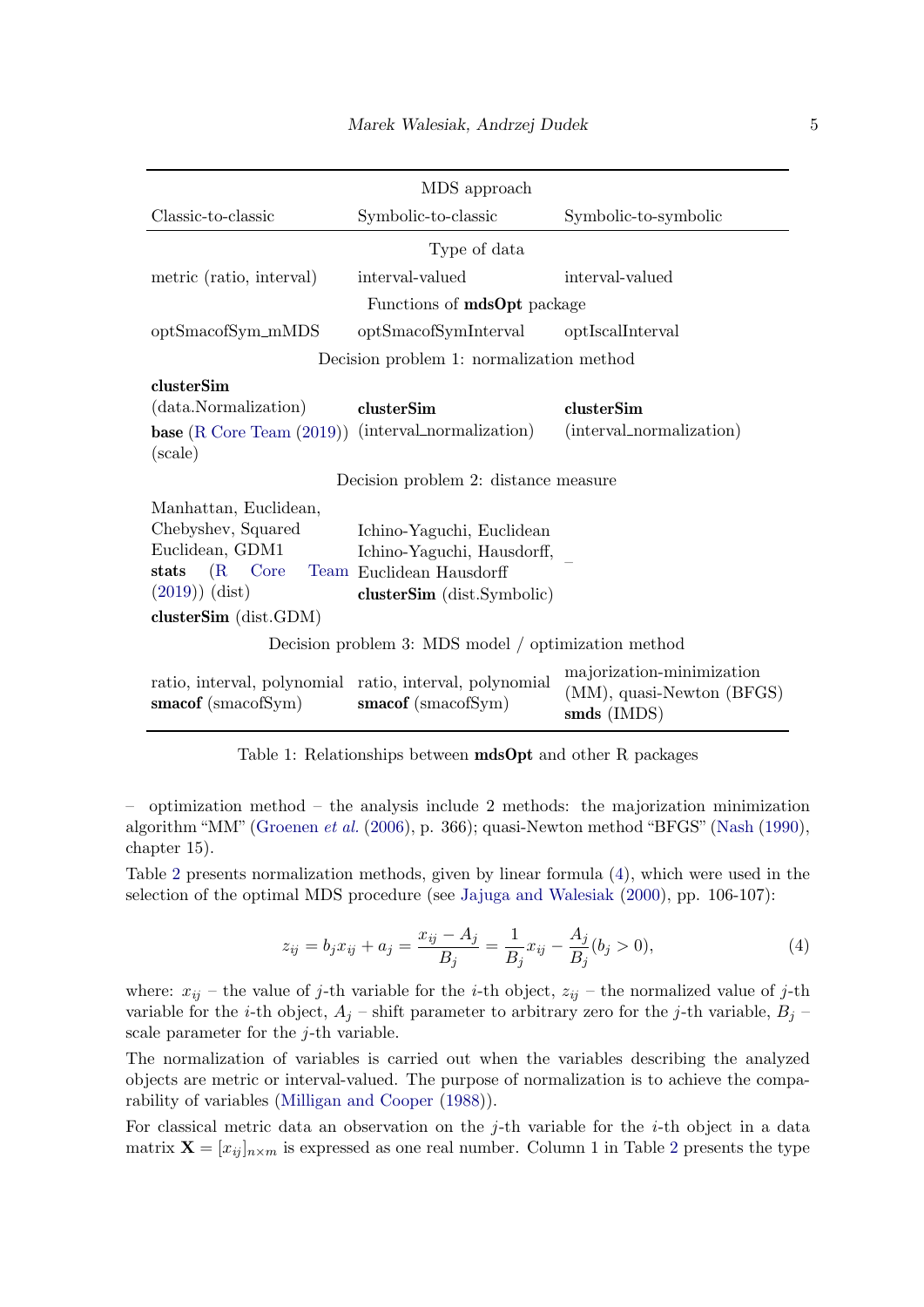|               |                                                                                                                       | Parameter                                                                                                                                                         |                     |  |
|---------------|-----------------------------------------------------------------------------------------------------------------------|-------------------------------------------------------------------------------------------------------------------------------------------------------------------|---------------------|--|
| <b>Type</b>   | Method                                                                                                                | $B_j$                                                                                                                                                             | $A_j$               |  |
| n1            | Standardization                                                                                                       | $s_i$                                                                                                                                                             | $\overline{x}_i$    |  |
| n2            | Positional standardization                                                                                            | $m a d_i$                                                                                                                                                         | $med_i$             |  |
| n3            | Unitization                                                                                                           | $r_i$                                                                                                                                                             | $\overline{x}_i$    |  |
| n3a           | Positional unitization                                                                                                | $r_i$                                                                                                                                                             | $med_j$             |  |
| n4            | Unitization with zero minimum                                                                                         | $r_j$                                                                                                                                                             | $min_i \{x_{ij}\}\$ |  |
| n5            | Normalization in range $[-1; 1]$                                                                                      | $\max\limits_i  x_{ij}-\overline{x}_j $                                                                                                                           | $\overline{x}_j$    |  |
| n5a           | Positional normalization in range $[-1; 1]$                                                                           | $max  x_{ij} - med_j $                                                                                                                                            | $med_j$             |  |
| n6            |                                                                                                                       | $s_i$                                                                                                                                                             | $\theta$            |  |
| n6a           |                                                                                                                       | $m a d_i$                                                                                                                                                         | $\overline{0}$      |  |
| n7            |                                                                                                                       | $r_i$                                                                                                                                                             | $\theta$            |  |
| n8            | Quotient                                                                                                              | $max_i \{x_{ij}\}\$                                                                                                                                               | $\boldsymbol{0}$    |  |
| $\mathrm{n}9$ | transformations                                                                                                       | $\overline{x}_i$                                                                                                                                                  | $\boldsymbol{0}$    |  |
| n9a           |                                                                                                                       | $med_i$                                                                                                                                                           | $\theta$            |  |
| n10           |                                                                                                                       | $\sum_{i=1}^n x_{ij}$                                                                                                                                             | $\theta$            |  |
| n11           |                                                                                                                       |                                                                                                                                                                   | $\boldsymbol{0}$    |  |
| n12           | Normalization                                                                                                         | $\frac{\sqrt{\sum_{i=1}^{n} x_{ij}^2}}{\sum_{i=1}^{n} (x_{ij} - \overline{x}_j)^2} \ \frac{\sum_{i=1}^{n} (x_{ij} - med_j)^2}{\sum_{i=1}^{n} (x_{ij} - med_j)^2}$ | $\overline{x}_j$    |  |
|               | n12a Positional normalization                                                                                         |                                                                                                                                                                   | $med_i$             |  |
| n13           | Normalization with zero being the central point<br>mean far the e th remable equation deviation for the eth remable a | $r_j/2$                                                                                                                                                           | $m_j$               |  |

 $\overline{x}_j$  – mean for the j-th variable,  $s_j$  – standard deviation for the j-th variable,  $r_j$  – range for the j-th variable,  $m_j = \left( \max_i \{ x_{ij} \} + \min_i \{ x_{ij} \} \right) / 2$  – mid-range for the j-th variable,  $med_j = med(x_{ij})$  – median for the j-th variable,  $mad_j = mad(x_{ij})$  – median absolute deviation for the *j*-th variable.

<span id="page-5-0"></span>Table 2: Normalization methods (based on [Jajuga and Walesiak](#page-22-10) [\(2000\)](#page-22-10); [Walesiak](#page-23-10) [\(2018\)](#page-23-10))

of normalization method adopted as the function data.Normalization of clusterSim package [\(Walesiak and Dudek](#page-23-11) [\(2019\)](#page-23-11)). Similar procedure for data normalization is available as the function scale of **base** package. In this function the researcher defines the parameters  $A_i$  and  $B_i$ .

For interval-valued variables each cell  $x_{ij}$  in a data table represents the interval  $x_{ij} = [x_{ij}^l, x_{ij}^u]$  $(x_{ij}^l \leq x_{ij}^u)$ . Interval-valued data require a special normalization approach. The lower and upper bound of the interval of the j-th variable for  $n$  objects are combined into one vector containing 2n observations. This approach makes it possible to apply normalization methods used for classical metric data. Other approaches to normalization of interval-valued data are presented in  $(M \cdot \text{Modak} (2014))$  $(M \cdot \text{Modak} (2014))$  $(M \cdot \text{Modak} (2014))$ . After normalization process observations on each variable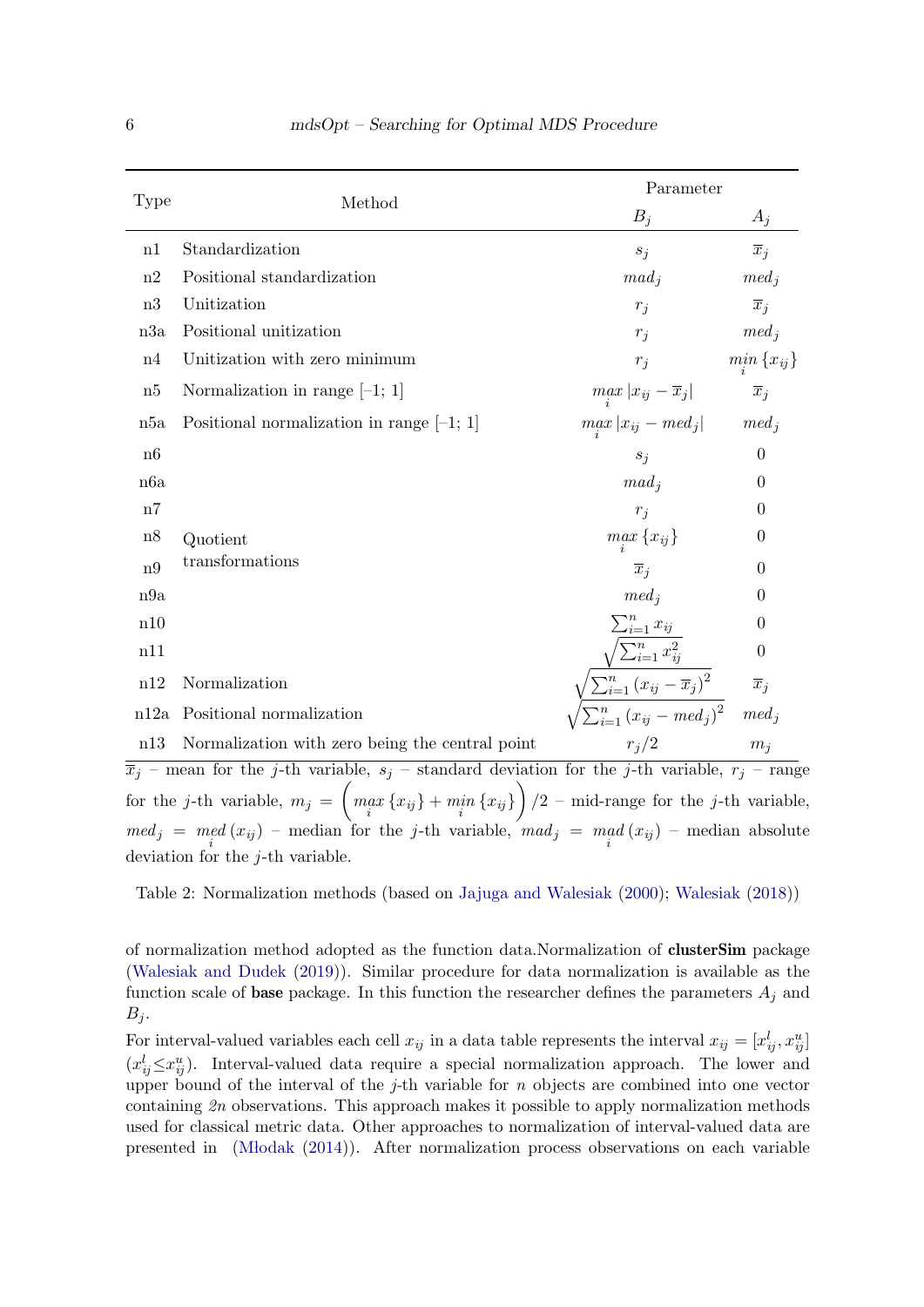from 1 to n create the lower bound of intervals while observations from  $n + 1$  to  $2n$  create the upper bound. The data were normalized using the interval normalization function from the clusterSim package.

Table [3](#page-6-0) presents selected distance measures for interval-valued data that have been used in the selection of the optimal multidimensional scaling procedure. The methods for calculating these distances are available in dist.symbolic function of clusterSim package.

| Symbol            | Name                                              | Distance measure $\delta_{ik}(\mathbf{Z})$                                                                                                                                                                                                                                                                                                                                                                                                                                                                                                          |
|-------------------|---------------------------------------------------|-----------------------------------------------------------------------------------------------------------------------------------------------------------------------------------------------------------------------------------------------------------------------------------------------------------------------------------------------------------------------------------------------------------------------------------------------------------------------------------------------------------------------------------------------------|
| $U_2_{q1}$        | Ichino-Yaguchi<br>$q = 1, \gamma = 0.5$           | $\sum_{i=1}^m \varphi(z_{ij}, z_{ki})$                                                                                                                                                                                                                                                                                                                                                                                                                                                                                                              |
| $U\_2\_q2$        | Euclidean Ichino-Yaguchi<br>$q = 2, \gamma = 0.5$ | $\sqrt{\sum_{i=1}^m \varphi(z_{ij},z_{ki})^2}$                                                                                                                                                                                                                                                                                                                                                                                                                                                                                                      |
| $H_q1$            | Hausdorff<br>$q=1$                                | $\sum_{j=1}^m \left  max \left( \left  z_{ij}^l - z_{ki}^l \right , \left  z_{ij}^u - z_{ki}^u \right  \right) \right $                                                                                                                                                                                                                                                                                                                                                                                                                             |
| $H_q2$            | Euclidean Hausdorff<br>$q=2$                      | $\left\{\sum_{j=1}^m\left[\max\left(\left z_{ij}^l-z_{kj}^l\right ,\left z_{ij}^u-z_{kj}^u\right \right)\right]^2\right\}^{1/2}$                                                                                                                                                                                                                                                                                                                                                                                                                    |
| المتعارض المتعاري | المحالك الملا                                     | $\left\lfloor \frac{1}{2} \cos \theta \right\rfloor + \left\lfloor \frac{1}{2} \cos \theta \right\rfloor + \left\lfloor \frac{1}{2} \cos \theta \right\rfloor + \left\lfloor \frac{1}{2} \cos \theta \right\rfloor + \left\lfloor \frac{1}{2} \cos \theta \right\rfloor + \left\lfloor \frac{1}{2} \cos \theta \right\rfloor + \left\lfloor \frac{1}{2} \cos \theta \right\rfloor + \left\lfloor \frac{1}{2} \cos \theta \right\rfloor + \left\lfloor \frac{1}{2} \cos \theta \right\rfloor + \left\lfloor \frac{1}{2} \cos \theta \right\rfloor +$ |

 $\varphi(z_{ij}, z_{kj}) = |z_{ij} \oplus z_{kj}| - |z_{ij} \otimes z_{kj}| + \gamma (2 \cdot |z_{ij} \otimes z_{kj}| - |z_{ij}| - |z_{kj}|); ||$  – length of interval,  $z_{ij} \oplus z_{kj} = z_{ij} \cup z_{kj}, z_{ij} \otimes z_{kj} = z_{ij} \cap z_{kj}.$ 

<span id="page-6-0"></span>Table 3: Distance measures for interval-valued data (based on [Billard and Diday](#page-21-4) [\(2006\)](#page-21-4), pp. 244-246; [Esposito](#page-22-11) et al. [\(2000\)](#page-22-11), pp. 165-185; [Ichino and Yaguchi](#page-22-12) [\(1994\)](#page-22-12))

#### 2.2. Stages in selecting the optimal procedure for MDS

The initial point of the application of smacofSym function is to determine e.g. the following values of arguments (all parameters can be changed by the user):

- initial configuration ("torgerson" classical scaling starting solution),
- $\sim$  convergence criterion (eps=1e-06).
- maximum number of iterations (itmax=1000).

The initial point of the application of IMDS function of **smds** package is to determine e.g. the following values of arguments (all parameters can be changed by the user):

– initial configuration (the hyper-rectangles with centres assigned as the result of classical multidimensional scaling of primary space interval centres and vertices distant from the centres by one),

- convergence criterion (eps=1e-5),
- maximum number of iterations (maxit=1000).

Selecting the optimal procedure for multidimensional scaling takes place in several stages:

- 1. Set the number of dimensions in MDS to two (ndim=2).
- 2. Taking into account in the analysis: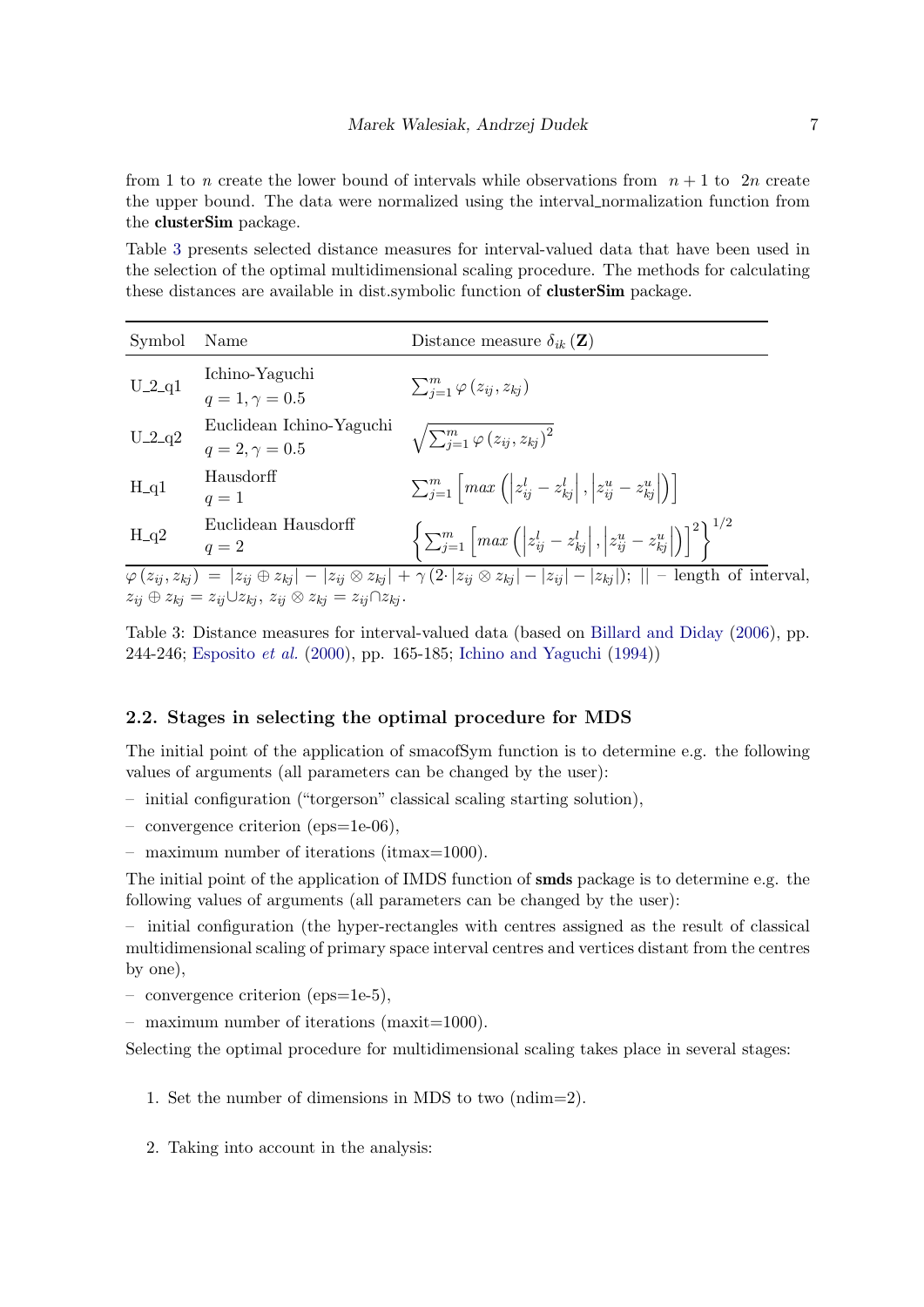In classic-to-classic approach 10 normalization methods, 5 distance measures and 4 MDS models (mspline model – polynomial function of second and third degree), there are 200 multidimensional scaling procedures.

Due to the fact that the groups of A, B, C and D (see Table [4\)](#page-7-0) normalization methods give identical multidimensional scaling results, further analysis covers the first methods of the identified groups  $(n1, n2, n3, n9)$ , as well as the other methods  $(n5, n5a, n8, n9a, n11, n12a)$ .

- In symbolic-to-classic approach 18 normalization methods, 4 distance measures for interval-valued data and 4 MDS models, there are 288 multidimensional scaling procedures.
- In symbolic-to-symbolic approach 18 normalization methods and 2 optimization methods there are 36 multidimensional scaling procedures.

| Groups        | Normalization methods |                                                  |  |  |
|---------------|-----------------------|--------------------------------------------------|--|--|
|               | GDM1 distance         | Minkowski distances, squared Euclidean distance* |  |  |
| A             | n1, n6, n12           | n1, n6, n12                                      |  |  |
| B             | $n2$ , $n6a$          | $n2$ , $n6a$                                     |  |  |
| $\mathcal{C}$ | n3, n3a, n4, n7, n13  | n3, n3a, n4, n7, n13                             |  |  |
| D             | $n9$ , $n10$          | $n9$ , $n10$                                     |  |  |

\* after dividing distances in each distance matrix by the maximum value.

<span id="page-7-0"></span>Table 4: The groups of normalization methods resulting in identical distance matrices [\(Wale](#page-23-13)[siak and Dudek](#page-23-13) [\(2017\)](#page-23-13))

- 3. Multidimensional scaling is performed for each procedure separately. It then orders the procedures by increasing:
- Stress-1 fit measure in classic-to-classic and in symbolic-to-classic approaches (see e.g. Borg [et al.](#page-21-3) [\(2018\)](#page-21-3), p. 32):

$$
Stress-1_{p} = \sqrt{\sum_{i < k} \left[ d_{ik} \left( \mathbf{V} \right) - \hat{d}_{ik} \right]^2 / \sum_{i < k} d_{ik}^2 \left( \mathbf{V} \right)},\tag{5}
$$

where:  $p$  – multidimensional scaling procedure number,  $d_{ik}$  – d-hats, disparities, target dis-tances or pseudo distances (see [Borg and Groenen](#page-21-0) [\(2005\)](#page-21-0), p. 199),  $d_{ik} = f(\delta_{ik})$  by defining f in different ways (ratio, interval, polynomial MDS).

I-Stress fit measure in symbolic-to-symbolic approach [\(Groenen](#page-22-0) et al.  $(2006)$ , p. 363):

$$
I\text{-Stress}_{p} = \frac{\sum_{i
$$

where:  $\delta_{ik}^l$ ,  $\delta_{ik}^u$  ( $d_{ik}^l$ ,  $d_{ik}^u$ ) – the lower and upper bound of the dissimilarity in m-dimensional space (q-dimensional space),  $w_{ik}$  – nonnegative weight (in general  $w_{ik} = 1$ ).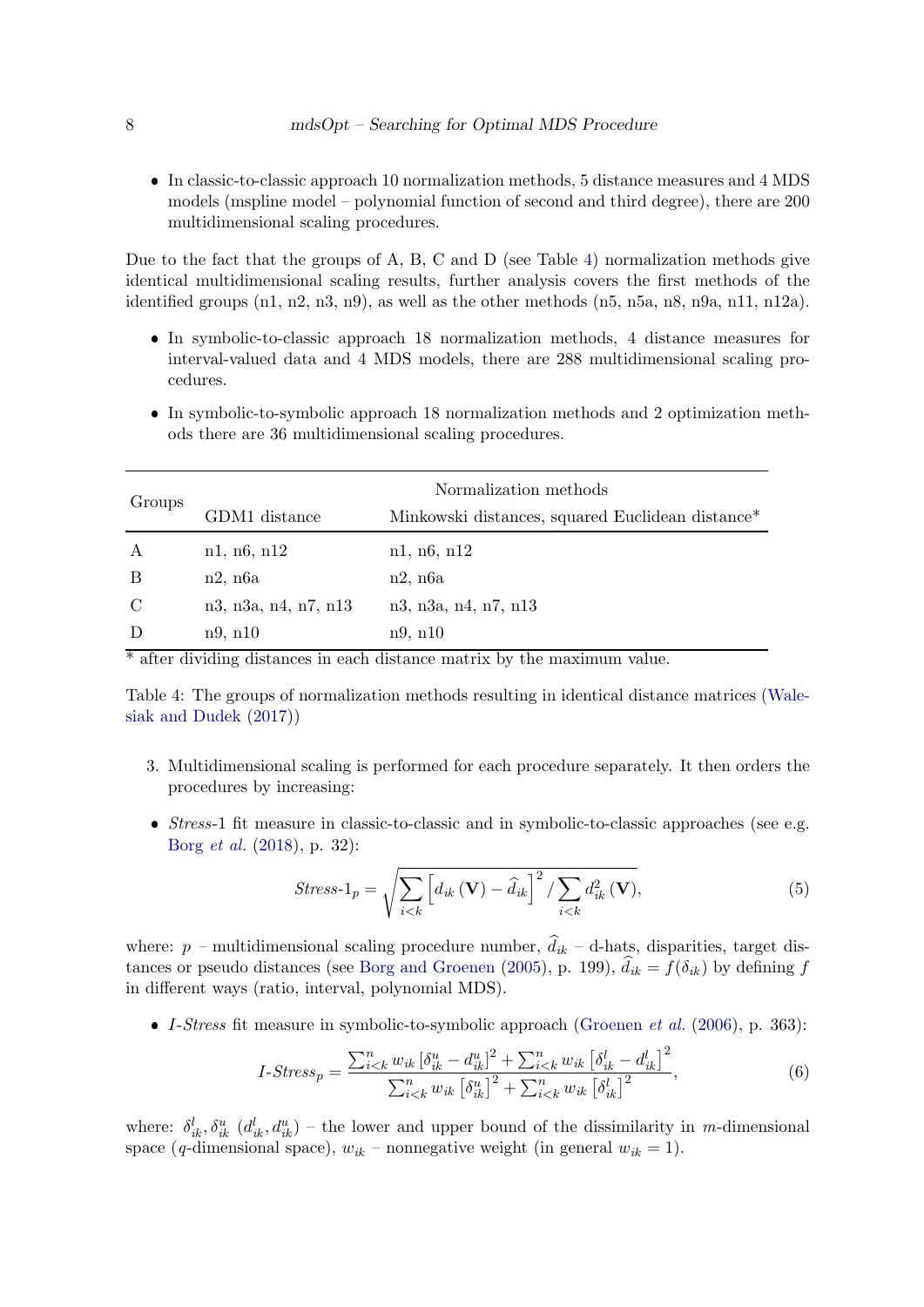4. Based on Stress per point (spp) values (Stress contribution in percentages), the Hirschman-Herfindahl index is calculated [\(Herfindahl](#page-22-13) [\(1950\)](#page-22-13); [Hirschman](#page-22-14) [\(1964\)](#page-22-14)) in classic-to-classic and in symbolic-to-classic approaches:

$$
HHI_p = \sum_{i=1}^{n} spp_{pi}^2,\tag{7}
$$

where:  $i, k = 1, \ldots, n$  – object number.

Based on Interval stress per box (ispb) values (Interval Stress contribution in percentages), the Hirschman-Herfindahl index is calculated in symbolic-to-symbolic approach:

$$
HHI_p = \sum_{i=1}^{n} ispb_{pi}^2,
$$
\n(8)

where:

$$
ispb_i = \frac{\left(\sum_{k=1}^n w_{ik} \left[\delta_{ik}^u - d_{ik}^u\right]^2 + \sum_{k=1}^n w_{ik} \left[\delta_{ik}^l - d_{ik}^l\right]^2\right) / n}{\sum_{i=1}^n \left[\left(\sum_{k=1}^n w_{ik} \left[\delta_{ik}^u - d_{ik}^u\right]^2 + \sum_{k=1}^n w_{ik} \left[\delta_{ik}^l - d_{ik}^l\right]^2\right) / n\right]} \cdot 100
$$

The  $HHI_p$  index takes values in the interval  $\left[\frac{10,000}{n}\right]$  $\left(\frac{0.000}{n}\right)$ ; 10,000 The value  $\frac{10,000}{n}$  means that the distribution of errors for individual objects is uniform. Maximal value appears when summary fit measure (*Stress-1, I-Stress*) is the result of loss assigned only to one object. For other objects, loss function will be equal to zero. The optimal situation for a multidimensional scaling procedure is the minimal value of the  $HHI_p$  index.

- 5. The chart with  $Stress-1_p$  (*I-Stress<sub>p</sub>*) fit measure value on x-axis and  $HHI_p$  index on  $y$ -axis for  $p$  procedures of multidimensional scaling is drawn.
- 6. The maximal acceptable value of  $Stress-1$  (*I-Stress*) is assumed as cs (may be calculated as a midrange or median of Stress-1 (I-Stress)). For all multidimensional scaling procedures, for which  $Stress-1<sub>p</sub> \leq cs$  (*I-Stress<sub>p</sub>* $\leq cs$ ), we choose the one for each occurs  $\min_{p} \{HHI_p\}.$
- 7. Multidimensional scaling for the selected procedure is performed along with checkout that in the sense of interpretation results are acceptable. Based on the Shepard diagram  $(I$ -dist diagram) and *Stress*  $(I$ -*Stress*) plot, the correctness of the model scaling will be evaluated. If the results are acceptable the procedure ends, otherwise it returns to step 1 and multidimensional scaling for three dimensions is performed (ndim=3).

## 3. Using the package – examples

### 3.1. Metric data (classic-to-classic approach)

In first example we will find the optimal solution for classic-to-classic MDS approach. The package mdsOpt contains dataset called data lower silesian referring to the attractiveness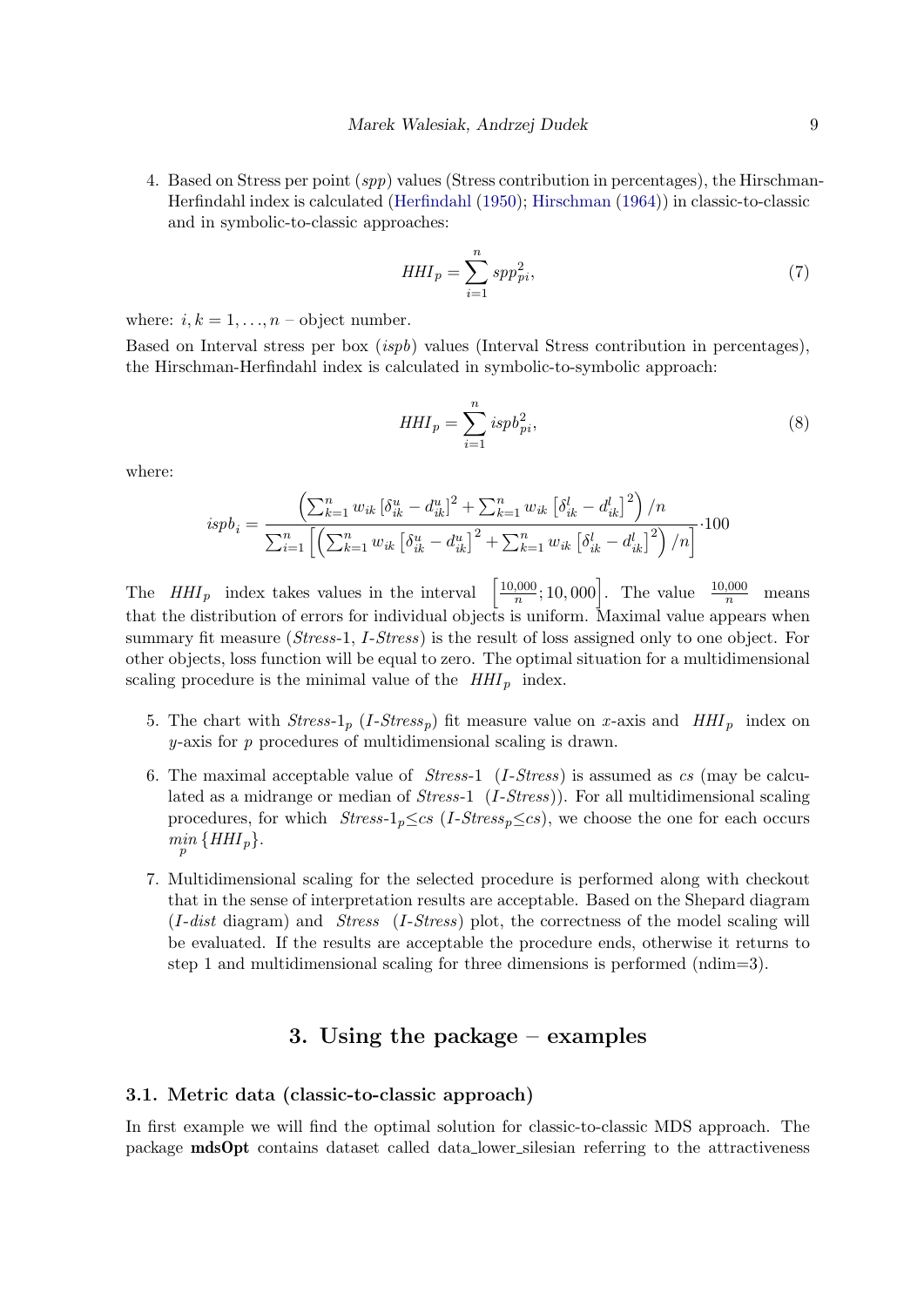level of 31 objects (29 Lower Silesian counties, Pattern and Anti-pattern object) described by 16 metric variables:

 $x1 - beds$  in hotels per 1 km<sup>2</sup> of a county area,

 $x2$  – number of nights spent daily by resident tourists per 1,000 inhabitants of a county,

x3 – number of nights spent daily by foreign tourists per 1,000 inhabitants of a county,

 $x4 - gas$  pollution emission in tons per 1 km<sup>2</sup> of a county area,

x5 – number of criminal offences and crimes against life and health per 1,000 inhabitants of a county,

x6 – number of property crimes per 1,000 inhabitants of a county,

 $x7$  – number of historical buildings per 100 km<sup>2</sup> of a county area,

 $x8 - \%$  of a county forest cover,

 $x9 - \%$  share of legally protected areas within a county area,

x10 – number of events as well as cultural and tourist ventures in a county,

 $x11$  – number of natural monuments calculated per 1 km<sup>2</sup> of a county area,

x12 – number of tourist economy entities per 1,000 inhabitants of a county (natural and legal persons),

x13 – expenditure of municipalities and counties on tourism, culture and national heritage protection as well as physical culture per 1 inhabitant of a county in Polish zloty amounts (PLN),

x14 – cinema attendance per 1,000 inhabitants of a county,

x15 – museum visitors per 1,000 inhabitants of a county,

x16 – number of construction permits (hotels and accommodation buildings, commercial and service buildings, transport and communication buildings, civil and water engineering constructions) issued in the county in the years 2011-2012, per 1  $km<sup>2</sup>$  of the county area.

The statistical data were collected in 2012 and come from the Local Data Bank of the Statistics Poland (GUS); the data for x7 variable only were obtained from the regional conservation officer. Variables  $x1-x3$ ,  $x7$ ,  $x8$ ,  $x10-x16$  represent stimulants (where higher values are more p

rred), variables x4, x5 and x6 take the form of destimulants (where lower values are more preferred), and x9 is a nominant (nominal value is the best value and lies within range of variable – 50% level was adopted as the optimal one). Variable x9 was transformed into a stimulant. The coordinates of a Pattern object cover the most preferred preference variable values (maximum for stimulant, minimum for destimulant). The coordinates of an Antipattern object cover the least preferred preference variable values (minimum for stimulant, maximum for destimulant).

First we load package and dataset.

```
R> library(mdsOpt)
R> data(data_lower_silesian)
```
Then set the normalizations methods, distance measures and MDS models used in selection of optimal MDS procedure.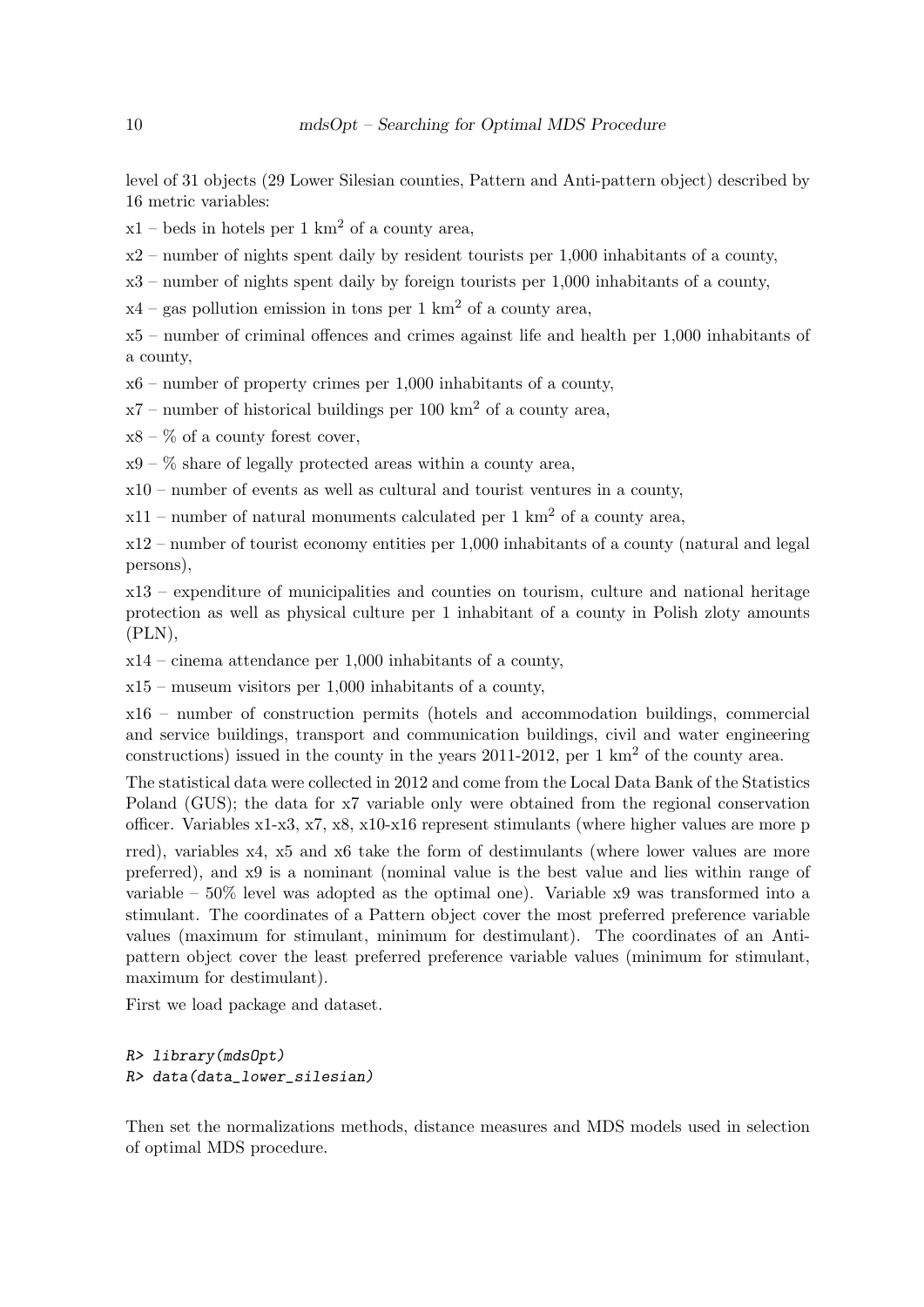```
R> metnor<-c("n1","n2","n3","n5","n5a","n8","n9","n9a","n11","n12a")
R> metscale<-c("ratio","interval","mspline")
R> metdist<-c("euclidean","manhattan","seuclidean","maximum","GDM1")
```
The normalizations methods, distance measures and MDS models are used in next step (please notice that model mspline is used twice with spline.degree parameter equals 2 or 3) for selecting the optimal multidimensional scaling procedure.

```
R> res<-optSmacofSym_mMDS(data_lower_silesian,normalizations=metnor,
+ distances=metdist,mdsmodels=metscale,spline.degrees=c(2:3),outDec=".",
+ stressDigits=6,HHIDigits=2)
```
The results contain 200 rows (10 normalization methods x 5 distance measures x 4 MDS models) each describing one procedure with the six columns: Normalization method, MDS model, Spline degree, Distance measure, STRESS 1, HHI spp. The values are ordered by STRESS 1 value.

Before displaying the result we need to change the max.print system option to value greater or equals 1200 (10 normalization methods x 5 distance measures x 4 MDS models x 6 columns).

```
R> options(max.print=1200)
R> print(res)
```

|               | Normalization MDS model |           | Spline | Distance     | <b>STRESS</b>        |    | HHI spp    |
|---------------|-------------------------|-----------|--------|--------------|----------------------|----|------------|
|               | method                  |           | degree | measure      |                      |    |            |
|               | $[1,]$ "n9a"            | "mspline" | "3"    | "euclidean"  | "0.026339" " 821.90" |    |            |
|               | $[2,]$ "n9a"            | "mspline" | "2"    | "euclidean"  | "0.026451" " 856.47" |    |            |
|               | $[3,]$ "n9a"            | "mspline" | "2"    | "seuclidean" | "0.026967" " 791.68" |    |            |
| $\cdots$      |                         |           |        |              |                      |    |            |
| $[198,]$ "n8" |                         | "ratio"   | 11 H   | "maximum"    | "0.261772" " 414.10" |    |            |
| $[199,]$ "n3" |                         | "ratio"   | 11 H   | "maximum"    | "0.265246" " 414.13" |    |            |
| $[200,]$ "n5" |                         | "ratio"   | 11 H   | "maximum"    | "0.266663"           | H. | $404.71$ " |

Then we convert *Stress*-1 and *HHI* values to numeric vectors.

```
R> stress<-as.numeric(res[,"STRESS 1"])
R> hhi<-as.numeric(res[,"HHI spp"])
```
The maximal acceptable cs value is calculated as a mid-range of *Stress*-1 values.

```
R> cs<-(min(stress)+max(stress))/2
R> print(cs)
[1] 0.146501
```
Then the best MDS procedure from all combinations is chosen.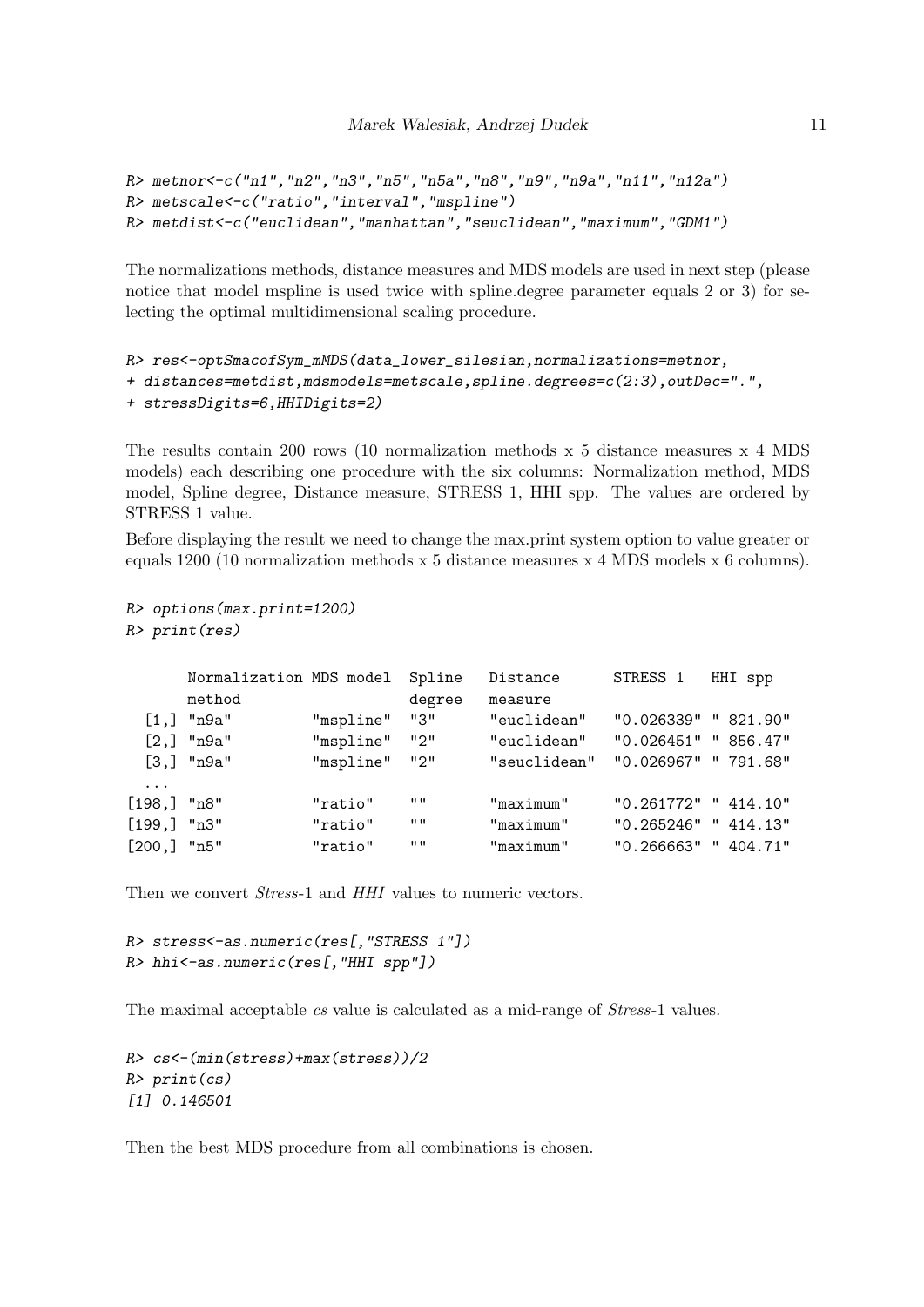```
# Elements of optimal MDS procedure
R> t<-findOptimalSmacofSym(res,cs)
R> print(t)
n> t<=<br>R> pri<br>\$`Nr`
[1] 117
\$Normalization_method
[1] "n12a"
\$MDS_model
[1] "interval"
\$Spline_degree
[1] ""
\$Distance_measure
[1] "euclidean"
\$STRESS_1
[1] 0.132176
\$HHI_spp
[1] 420.74
```
In next step we can plot dependency between *Stress*-1 and *HHI* index (see Figure [1\)](#page-12-0) with best solution marked by red circle and finally we choose the MDS solution that satisfies condition  $Stress-1 \leq cs$  and minimizes HHI.

```
# Plot dependency between Stress-1 and HHI index
R> plot(stress[-t$Nr],hhi[-t$Nr],xlab="Stress-1",ylab="HHI",
+ type="n",font.lab=3)
R> text(stress[-t$Nr],hhi[-t$Nr],labels=(1:nrow(res))[-t$Nr])
R> abline(v=cs,col="red")
R> points(stress[t$Nr],hhi[t$Nr],cex=5,col="red")
R> text(stress[t$Nr],hhi[t$Nr],labels=(1:nrow(res))[t$Nr],col="red")
```
The results of optimal multidimensional scaling procedure (117), via below script, for 31 objects (29 Lower Silesian counties, Pattern and Anti-pattern object) according to the level of tourist attractiveness are presented on Figure [2.](#page-13-0)

```
R> library(mdsOpt)
R> data(data_lower_silesian)
R> z<-data.Normalization(data_lower_silesian,type="n12a")
R> d < dist(z, method="euclidean")R> res<-smacofSym(delta=d,ndim=2,type="interval")
R> par(mfrow=c(2,2), pty="s")
# Shepard Diagram
R> plot(res, plot. type="Shepared", cex.mainloop2, cex.lab=0.8, cex.lab=0.8, cex.axis=0.8, cex=0.2)# Stress plot
R> spp<-sort(res$spp,decreasing=TRUE)
R> names(spp)<-order(res$spp,decreasing=TRUE)
```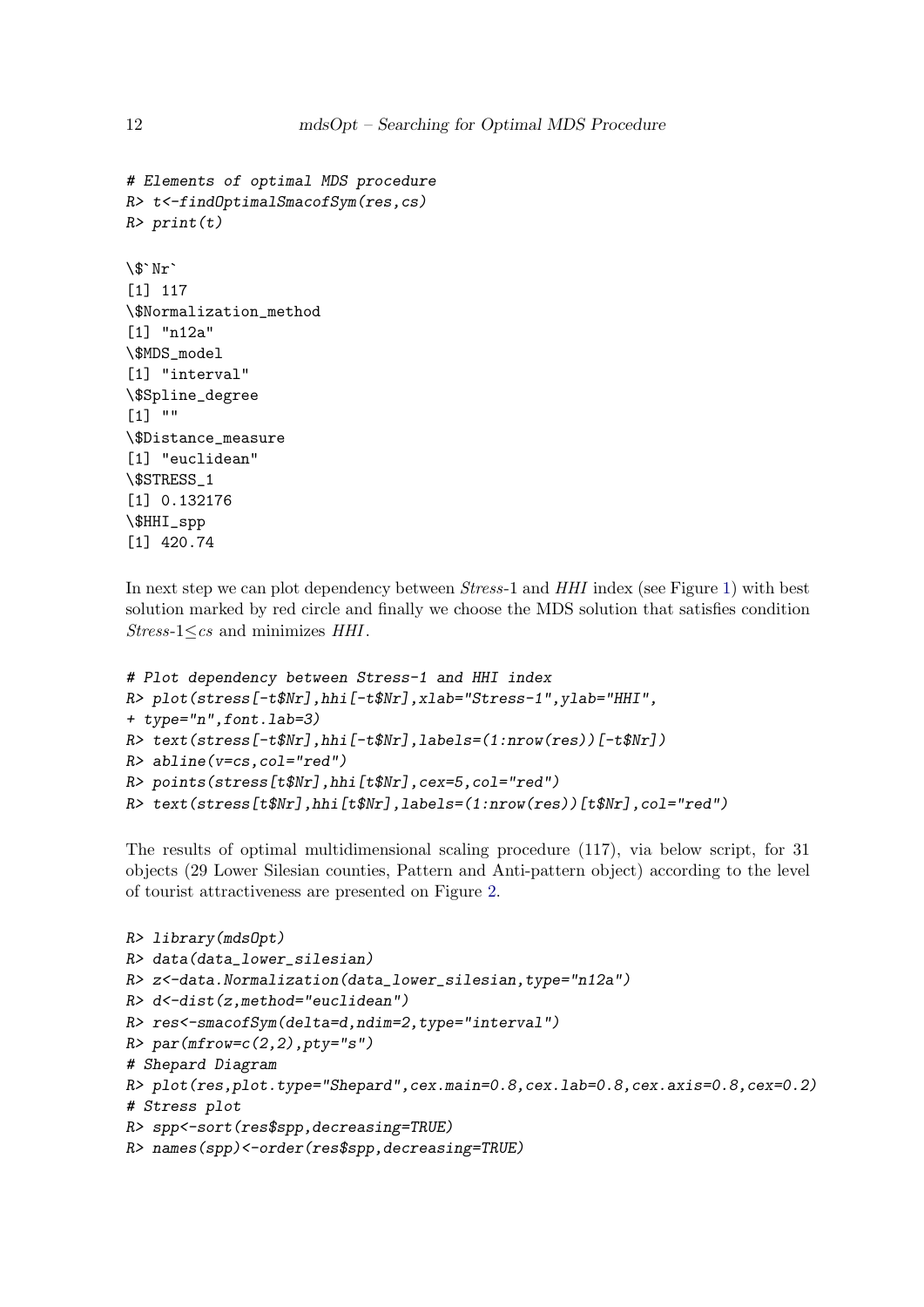

<span id="page-12-0"></span>Figure 1: The values of Stress-1 fit measure and HHI index for  $p$  multidimensional scaling procedures (with best solution marked by red circle)

```
R> plot(spp,main="Stress plot",ylab="Stress contribution in percents",
+ xlab="Objects",ylim=c(-2,30),cex=0.4,cex.main=0.8,cex.lab=0.8,cex.axis=0.8)
R> text(spp,pos=3,names(spp),cex=0.4)
# Configuration plot with bubble
R> bubsize=res$spp/length(spp)*4
R> plot(res$conf,main="Configuration plot with bubble",xlab="Dimension 1",
+ ylab="Dimension 2",cex=bubsize,cex.main=0.8,cex.lab=0.8,cex.axis=0.8,asp=1)
R> text(res$conf[,1],res$conf[,2],pos=3,1:nrow(res$conf),cex=0.7)
R> arrows(res$conf[nrow(z),1],res$conf[nrow(z),2],res$conf[nrow(z)-1,1],
+ res$conf[nrow(z)-1,2],length=0.05,col="black")
R> plot.new()
R> legend("center",paste(1:nrow(res$conf),rownames(res$conf)),
+ bty="n",cex=0.7,ncol=2,title="Legend")
```
Figure [2](#page-13-0) (Configuration plot with bubble) presents additional the quota of each object in total error is shown by the size of radius of the circle around each object. Shepard Diagram and Stress plot confirm the correctness of the chosen scaling model. On Figure [2](#page-13-0) (Configuration plot with bubble), the axis of the set, which means the shortest connection between Pattern and Anti-pattern object, is designated. It indicates the level of development of the tourist attractiveness of counties. Objects that are closer to Pattern object have higher level of tourist attractiveness.

To opposite to the best MDS procedure (117) we show the results for the one of the worst procedures (13): n9a normalization method, mspline of third degree MDS model, maximum (Chebyshev) distance. In relation to the previous script, changes in lines 3-5 and in Shepard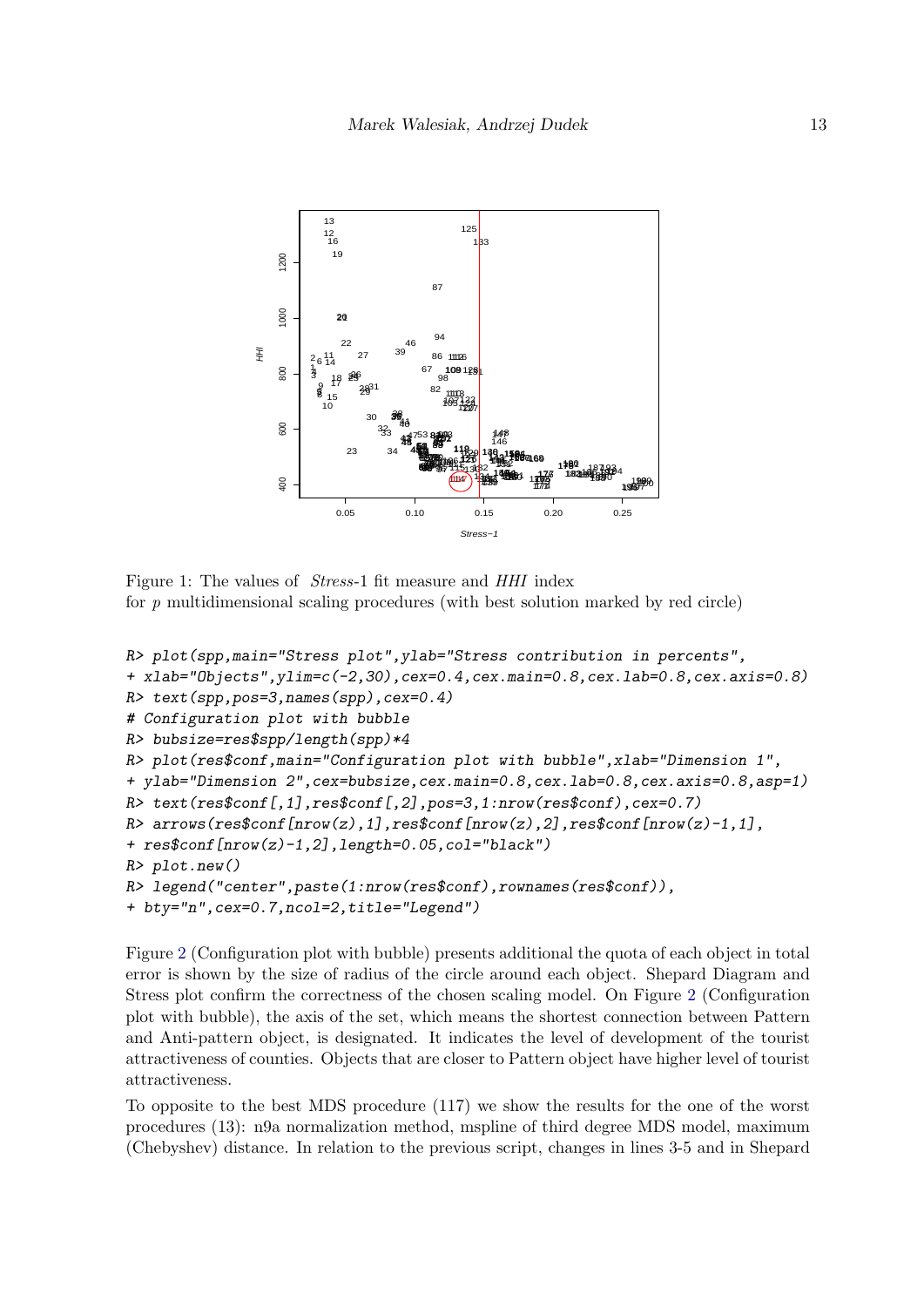

<span id="page-13-0"></span>Figure 2: The results of multidimensional scaling (procedure 117) of 31 objects (29 Lower Silesian counties, Pattern and Anti-pattern) according to the level of tourist attractiveness

diagram are required.

```
R> z<-data.Normalization(data_lower_silesian,type="n9a")
R > d < -dist (z, method="maximum")
R> res<-smacofSym(delta=d,ndim=2,type="mspline",spline.degree=3)
...
# Shepard Diagram
R> plot(res,plot.type="Shepard",cex.main=0.8,cex.lab=0.8,cex.axis=0.8,cex=0.2)
R> t1<-as.matrix(res$delta)
R> t2<-as.matrix(res$confdist)
R> text(t1[7,3],t2[7,3],pos=4,"7,3",cex=0.6)
R> text(t1[31,3],t2[31,3],pos=1,"31,3",cex=0.6)
```
The results of multidimensional scaling for procedure 13 according to the level of tourist attractiveness are presented on Figure [3.](#page-14-0)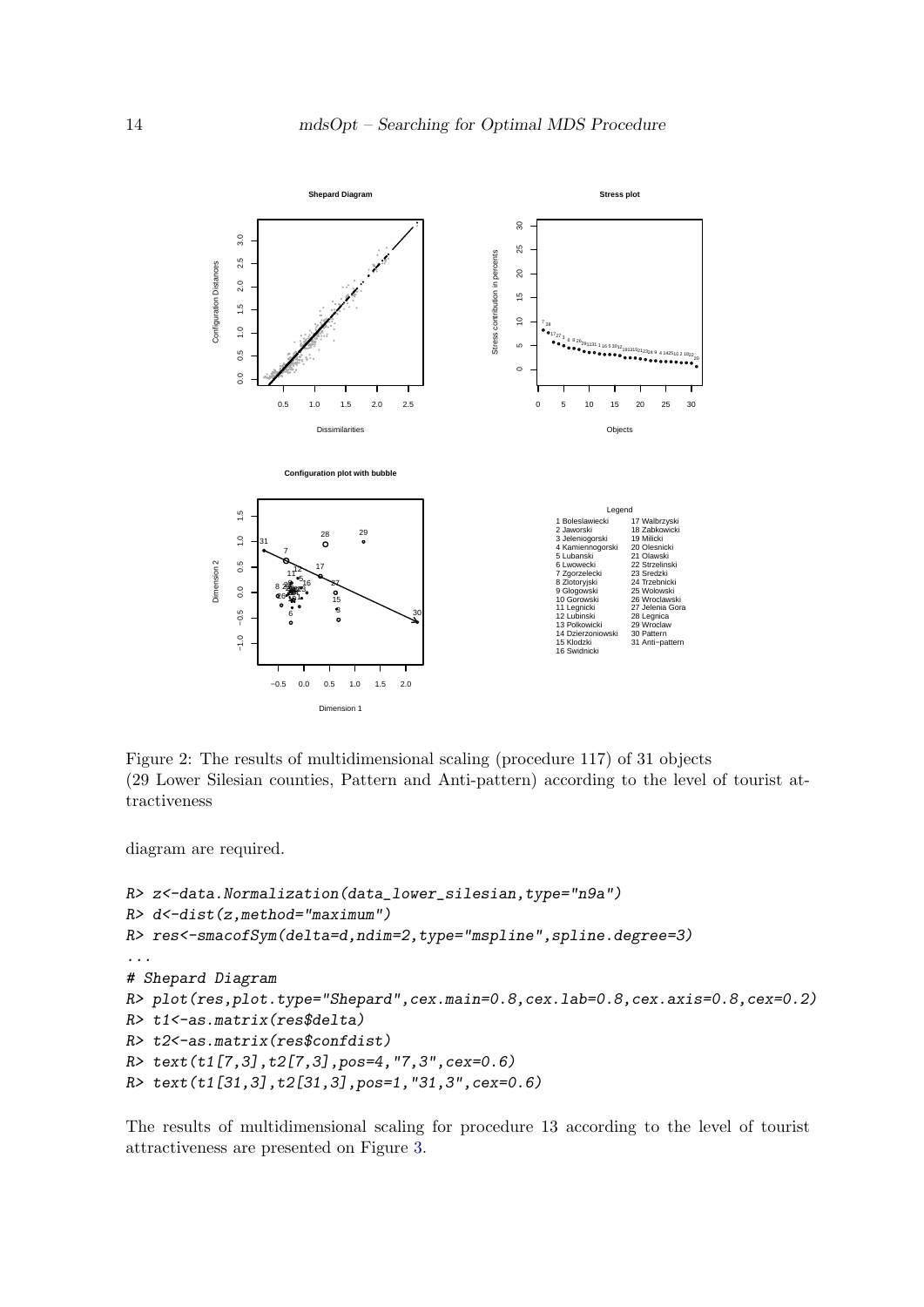

<span id="page-14-0"></span>Figure 3: The results of multidimensional scaling (procedure 13) of 31 objects (29 Lower Silesian counties, Pattern and Anti-pattern) according to the level of tourist attractiveness

Overall Stress for procedure 13 (0.0381) is much better than for procedure 117 (0.1322). Figure [3](#page-14-0) (Stress plot) exhibits that objects Jeleniogorski (3), Anti-pattern (31) and Zgorzelecki (7) contribute most to the overall Stress  $(56.62\%)$ . It also shows (see Shepard Diagram – in the lower left-hand corner) that two points (distance between Jeleniogorski county (3) and Antipattern object (31); Jeleniogorski county (3) and Zgorzelecki (7) county) are outliers. These outliers contribute over-proportionally to the total Stress. MDS configuration (Figure [3](#page-14-0) – Configuration plot with bubble) does not represent all proximities equally good. Jeleniogorski county (3) is one of the best of Lower Silesian counties according to the level of tourist attractiveness. In Configuration plot with bubble this county lies near Anti-pattern object (the worst object). The greater the value of the  $HHI_p$  index, the worse is the effect of multidimensional scaling in terms of representation real relationships between objects.

#### 3.2. Interval-valued data (symbolic-to-symbolic approach)

In second example we will find the optimal solution for symbolic-to-symbolic MDS approach.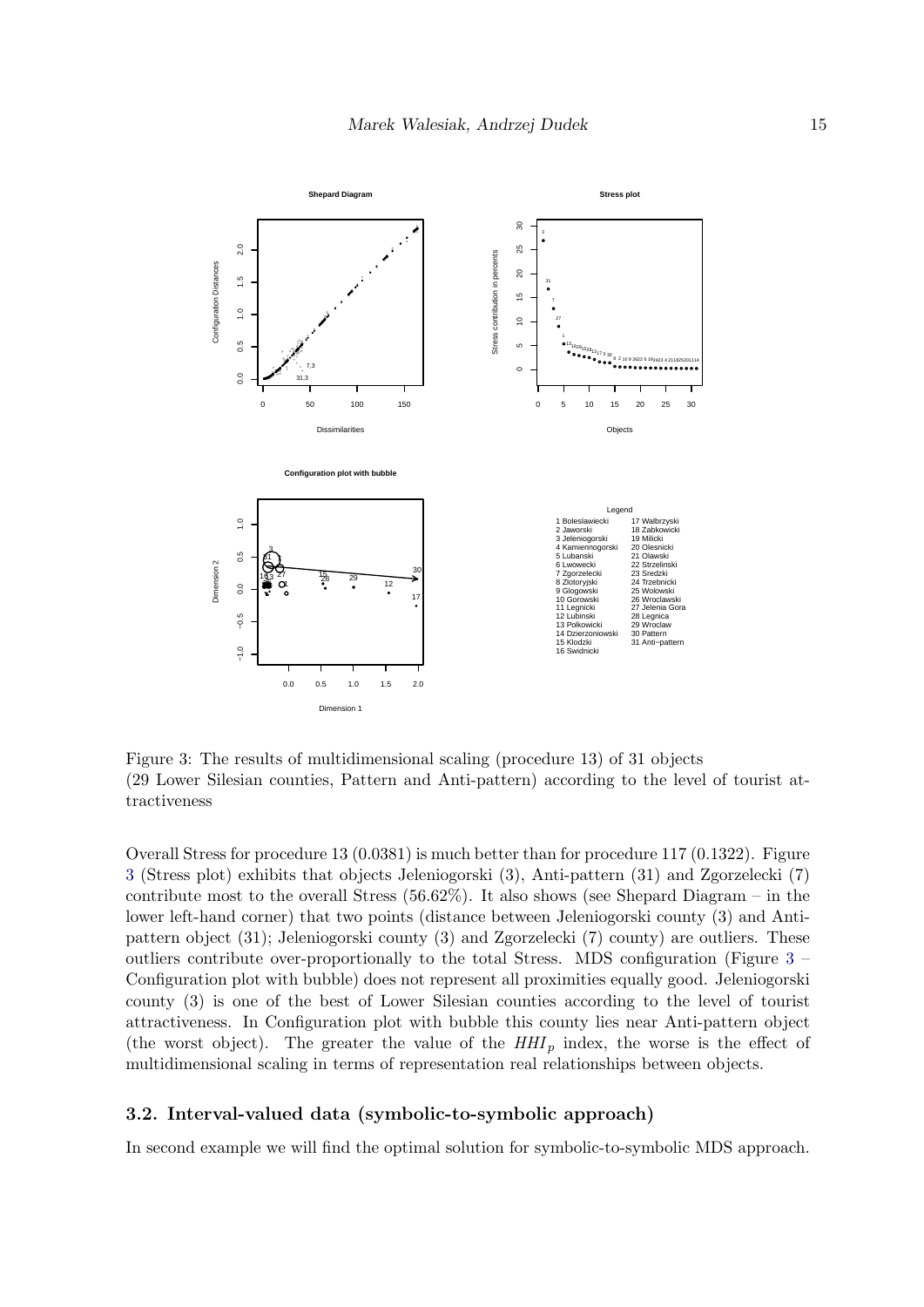The dataset data\_symbolic\_interval\_polish\_voivodships comes from **clusterSim** package. For the evaluation of tourist attractiveness of Polish voivodships (provinces) in the year 2016 a two-stage data collection has been carried out.

Step 1. Data on tourist attractiveness were collected for 380 Polish counties for the following metric variables:

 $x1 - \text{beds}$  in hotels per 1,000 inhabitants of a county,

x2 – number of nights spent daily by resident tourists per 1,000 inhabitants of a county,

- x3 number of nights spent daily by foreign tourists per 1,000 inhabitants of a county,
- $x4$  dust pollution emission in tons per 10 km<sup>2</sup> of a county area,
- $x5$  gas pollution emission in tons per 1 km<sup>2</sup> of a county area,

x6 – number of criminal offences, crimes against life and health and property crimes per 1,000 inhabitants of a county,

 $x7$  – forest cover of the county in  $\%$ .

x8 – participants of mass events per 1,000 inhabitants of a county,

x9 – number of tourist economy entities (sections: I, N79) registered in the system REGON per 1,000 inhabitants of a county.

Three variables x4, x5 i x6 can be treated as destimulants. All other variables are stimulants.

Step 2. Data table has been aggregated up to the voivodships with interval-valued data as an a result. The lower bound of the interval for each variable was obtained by calculating the first quartile based on data from the counties. In turn, the upper bound of the interval was obtained by calculating the third quartile. In result dataset contains data about 18 objects (16 voivodships, Pattern and Anti-pattern) described by 9 interval-valued variables.

First we load package **mdsOpt** and dataset (please notice that there is no need to load **clus**terSim package – it is auto-loaded automatically by  $mdsOpt$ .

```
R> library(mdsOpt)
R> data("data_symbolic_interval_polish_voivodships")
R> data<-data_symbolic_interval_polish_voivodships
```
Then set the normalizations methods and optimization methods used in selection of optimal MDS procedure.

```
R> metnor<-c("n1","n2","n3","n3a","n4","n5","n5a","n6","n6a","n7","n8","n9",
+ "n9a","n10","n11","n12","n12a","n13")
R> methods<-c("MM","BFGS")
```
In next step we run I-scal algorithm for all combinations of normalization methods and optimization methods with default parameters.

```
R> res<-optIscalInterval(x=data,dataType="simple",normalizations=metnor,
+ optMethods=methods,outDec=".",stressDigits=6,HHIDigits=2)
```
initial value 568.744280 iter 100 stress = 33.568175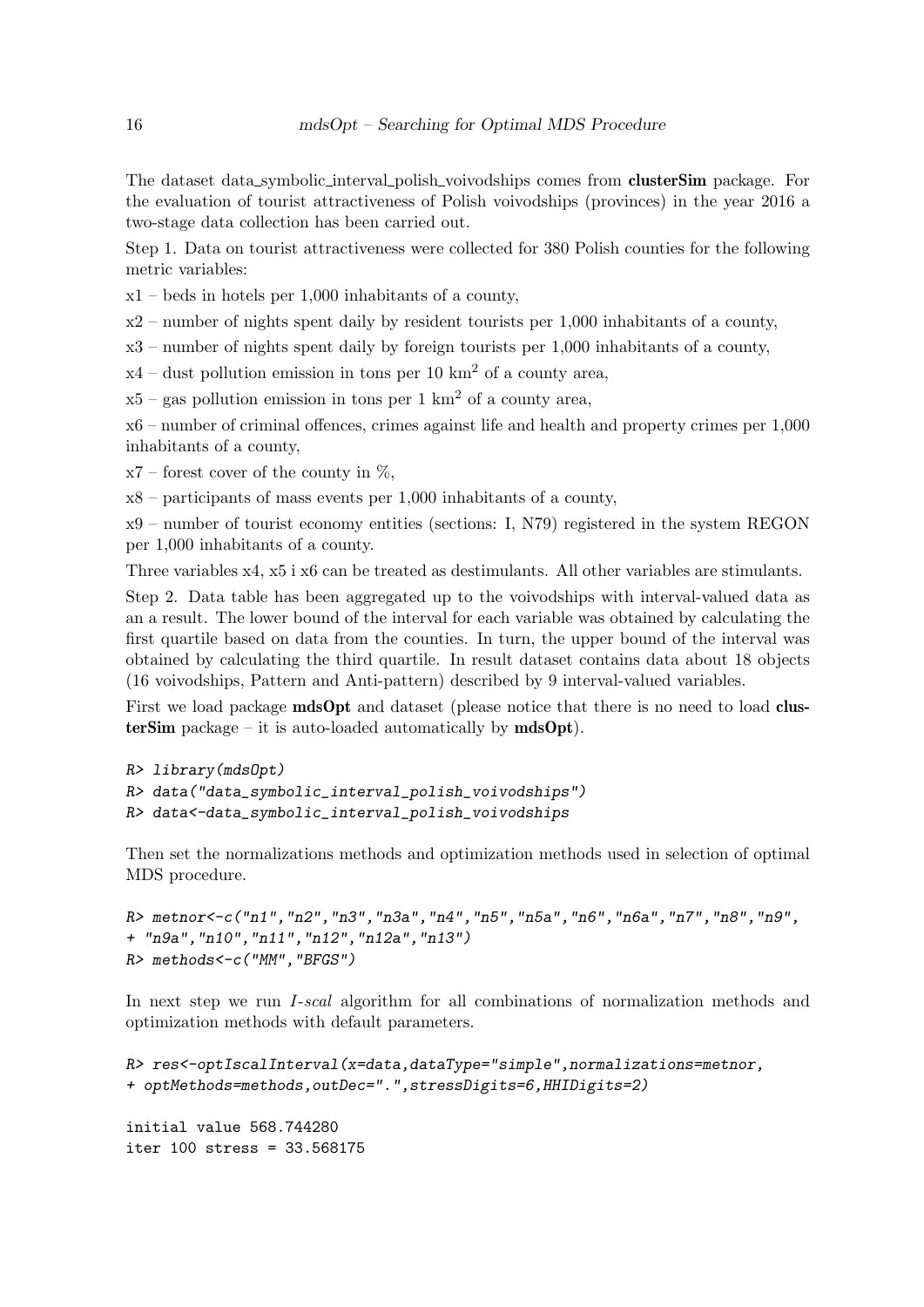```
....
final (iter 1000) stress = 9.392537
stopped after 1000 iterations
initial value 217.126687
final value 3.943757
converged
```
R> print(res)

|              | Normalization method Opt method I-STRESS HHI spb |        |                      |  |
|--------------|--------------------------------------------------|--------|----------------------|--|
|              | $[1,]$ "n9a"                                     | "MM"   | "0.000087" " 746.31" |  |
|              | $[2,]$ "n9a"                                     | "BFGS" | "0.000108" "1156.36" |  |
|              | $[3,]$ "n2"                                      | "BFGS" | "0.000200" " 863.13" |  |
| $\cdots$     |                                                  |        |                      |  |
| $[34,]$ "n4" |                                                  | "MM"   | "0.007690" "1316.30" |  |
|              | $[35,]$ "n12"                                    | "MM"   | "0.008430" "1148.12" |  |
|              | $[36,]$ "n12a"                                   | "MM"   | "0.009668" "1058.55" |  |

The values are ordered by I-Stress value. Then we convert I-Stress and HHI values to numeric vectors.

```
R> Istress<-as.numeric(res[,"I-STRESS"])
R> hhi<-as.numeric(res[,"HHI spb"])
```
The maximal acceptable *cs* value is calculated as an median of *I-Stress* values.

```
R> cs<-median(Istress)
R> print(cs)
```
[1] 0.003215

Then the best MDS procedure from all combinations is chosen.

```
# Elements of optimal MDS procedure
R> t<-findOptimalIscalInterval(res,cs)
R> print(t)$Nr
[1] 5
$Normalization_method
[1] "n2"
$Opt_method
[1] "MM"
$I_STRESS
[1] 0.000268
$HHI_spb
[1] 743.61
```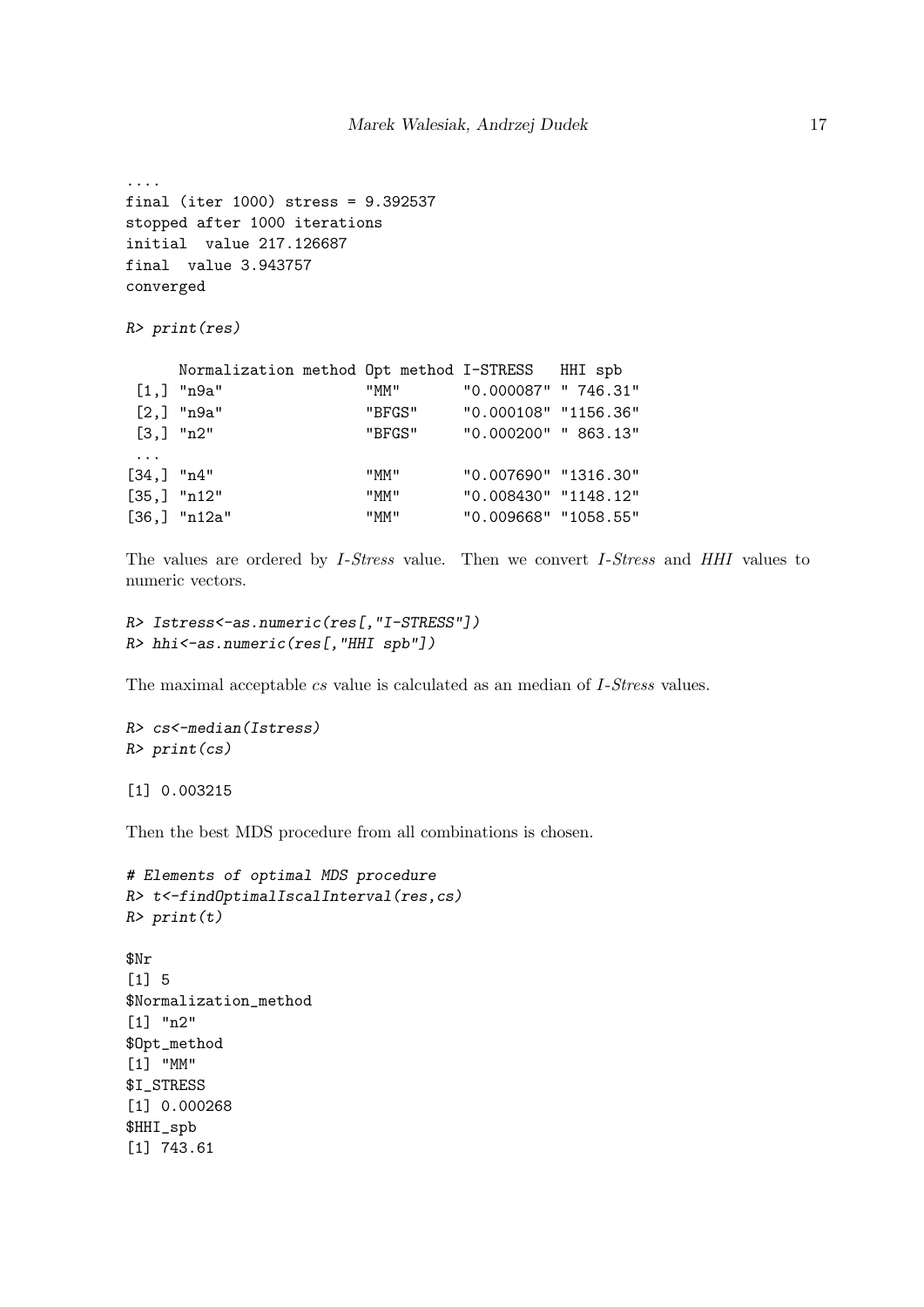In next step we can plot dependency between *I-Stress* and *HHI* index (see Figure [4\)](#page-17-0) with best solution marked by red circle and finally we choose the MDS solution that satisfies condition  $I\text{-}Stress \leq cs$  and minimizes  $HHI$ .

```
# Plot dependency between I-Stress and HHI index
R> plot(Istress[-t$Nr],hhi[-t$Nr], xlab="I-Stress",ylab="HHI",
+ type="n",font.lab=3)
R> text(Istress[-t$Nr],hhi[-t$Nr],labels=(1:nrow(res))[-t$Nr])
R> abline(v=cs,col="red")
R> points(Istress[t$Nr],hhi[t$Nr], cex=5,col="red")
R> text(Istress[t$Nr],hhi[t$Nr],labels=(1:nrow(res))[t$Nr],col="red")
```


<span id="page-17-0"></span>Figure 4: The values of *I-Stress* fit measure and *HHI* index for  $p$  multidimensional scaling procedures (with best solution marked by red circle)

Now we will display the results of the best MDS procedure (5). First we need to load smds library.

#### R> library(smds)

The results of optimal multidimensional scaling procedure (5), via below script, for 18 objects (16 voivodships, Pattern and Anti-pattern object) according to the level of tourist attractiveness are presented on Figure [5.](#page-19-0)

```
R> library(mdsOpt)
R> data("data_symbolic_interval_polish_voivodships")
R> data<-data_symbolic_interval_polish_voivodships
```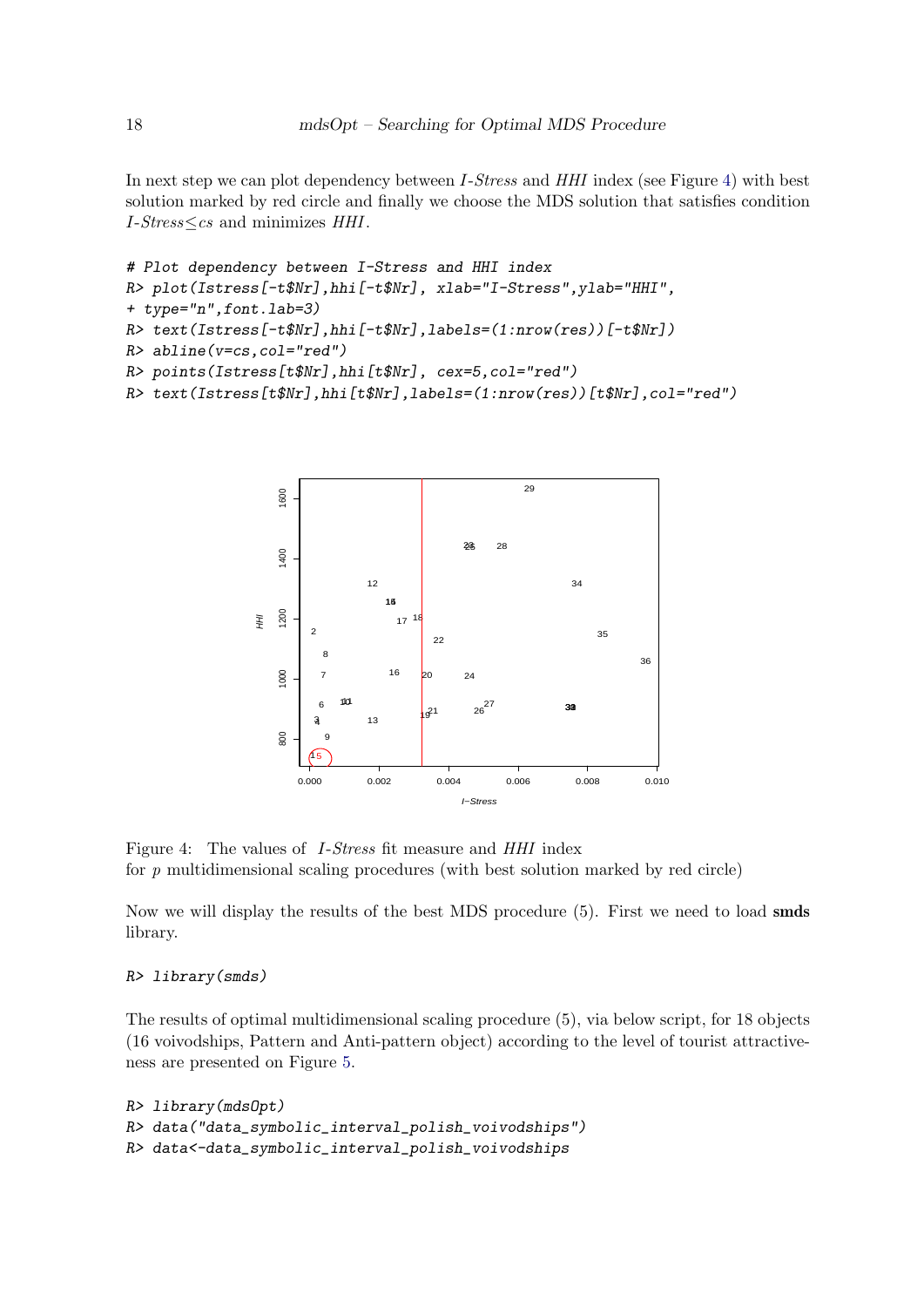```
R> normalized<-interval_normalization(x=data,dataType="simple",type="n2")
R> x<-normalized$simple[,,1];y<-normalized$simple[,,2]
R> my.idiss < -idistBox(X=(x+y)/2,R=(y-x)/2)
R> cmat < - (my.i diss [2,.] +my.idiss [1,.])/2
R> iniX<-cmdscale(as.dist(cmat),k=2)
R> n=dim(my.idiss)[2]
R> iniR<-matrix(rep(1,n*2),nrow=n,ncol=2)
R> res.box<-IMDS(IDM=my.idiss,p=2,model="box",opt.method="MM",
+ report=1001,ini=list(iniX,iniR))
R > x_l <-res.box$EIDM[1,,];x_u <-res.box$IDM[2,,]
R> y_1 < - res.box$IDM[1, 1; y_1 < -res.box$EIDM[2, 1]R> spb<-ispb(res.box$EIDM,my.idiss)
R> HHI < - sum (spb^2)
R> par(mfrow=c(2,2),pty="s")
# I-dist diagram
R> plot(x_u,y_u, main="I-dist diagram",
+ ylab="The lower (red) and upper (green)\n configuration distances",
+ xlab="The lower (red) and upper\n (green) dissimilarities",
+ col="green",cex.main=0.8,cex.lab=0.8,cex.axis=0.8,cex=0.5)
R> points(x_1,y_1,col="red",cex=0.5)
# I-Stress plot
R> w<-sort(spb,decreasing=TRUE)
R> names(w)<-order(spb,decreasing=TRUE)
R> plot(w,main="I-Stress plot",xlab="Object",ylab="ispb in percents",
+ ylim=c(-2,25),cex=0.4,cex.main=0.8,cex.lab=0.8,cex.axis=0.8)
R> text(w, pos=3, names(w), cex=0.6)
# Configuration plot
R> x<-(res.box$X-res.box$R);y<-(res.box$X+res.box$R)
R> plot(NULL, xlim=c(min(x[,1]),max(y[,1])),ylim=c(min(x[,2]),max(y[,2])),
+ pch=1,cex=0.4,main="Configuration plot",xlab="Dimension 1",
+ ylab="Dimension 2",cex.main=0.8,cex.lab=0.8,asp=1,cex.axis=0.8)
R > rect(x[, 1], x[, 2], y[, 1], y[, 2])R> text(res.box$X[,1],res.box$X[,2],labels=1:18,cex=0.8)
R> plot.new()
R> legend("center",legend=paste(1:dim(data)[[1]],attr(data,"row.names")),
+ bty="n",ncol=2,cex=0.65,title="Legend")
```
Figure [5](#page-19-0) (I-dist diagram and I-Stress plot) confirms the correctness of the MDS results (Configuration plot). Objects that are closer to pattern of development have higher level of tourist attractiveness.

To opposite to the best MDS procedure (5) we show, via below script, the results for the one of the worst procedures (12) according to HHI index. In relation to the previous script, changes in lines 5, 13-14 and I-dist diagram are required.

```
R> normalized<-interval_normalization(x=data,dataType="simple",type="n5a")
...
R> res.box<-IMDS(IDM=my.idiss,p=2,model="box",opt.method="BFGS",
```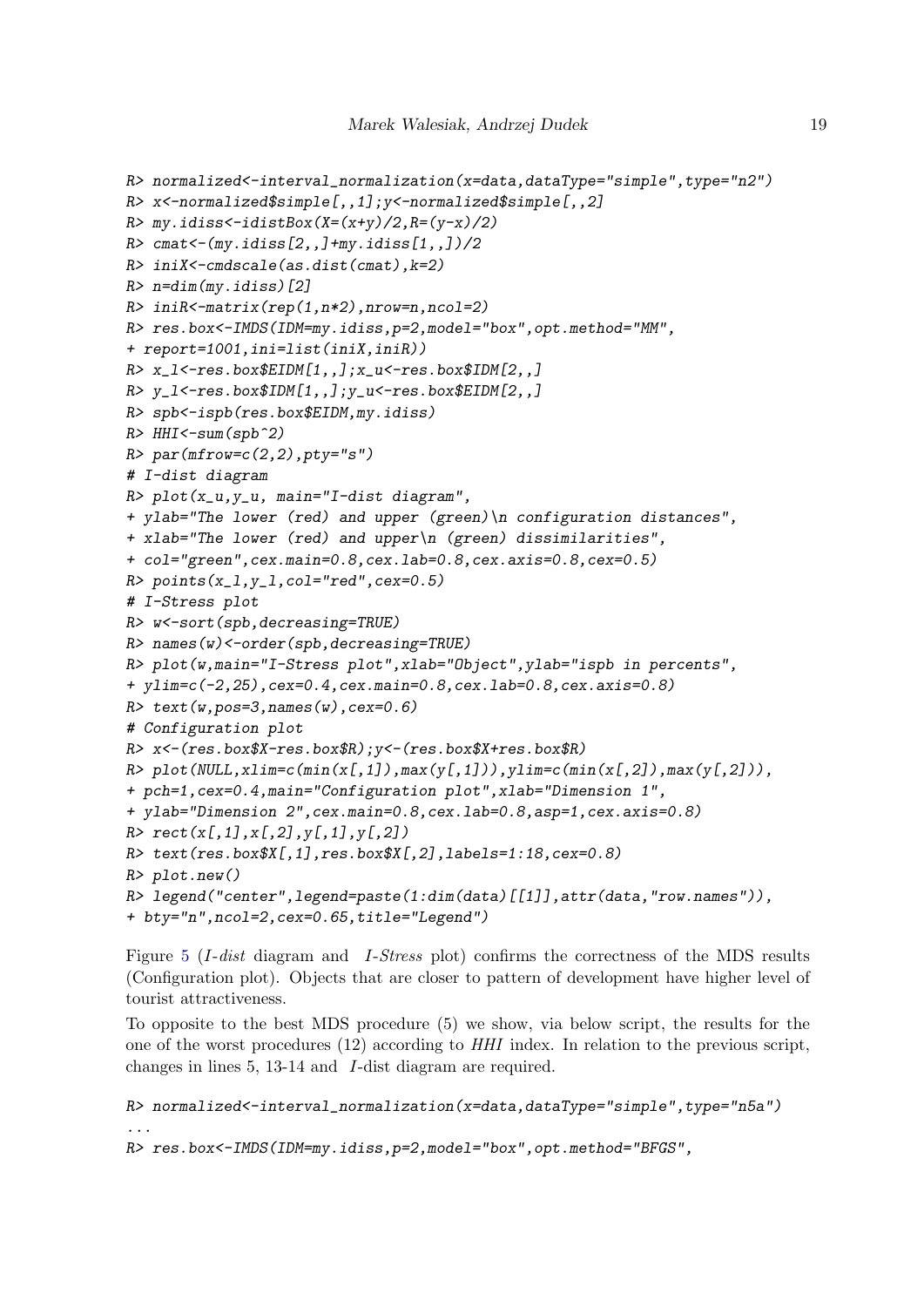

<span id="page-19-0"></span>Figure 5: The results of multidimensional scaling (procedure 5) of 18 objects (16 voivodships, Pattern and Anti-pattern) according to the level of tourist attractiveness

```
+ report=1001,ini=list(iniX,iniR))
...
# I-dist diagram
R> plot(x_u,y_u, main="I-dist diagram",
+ ylab="The lower (red) and upper (green)\n configuration distances",
+ xlab="The lower (red) and upper\n (green) dissimilarities",col="green",
+ cex.main=0.8,cex.lab=0.8,cex.axis=0.8,cex=0.5)
R > points(x_1, y_1, col='red", cex=0.5)R> text(x_u[17,16],y_u[17,16],pos=2,"17,16",cex=0.6)
R> text(x_u[17,4],y_u[17,4],pos=1,"17,4",cex=0.6)
R> text(x_l[16,9],y_l[16,9],pos=3,"16,9",cex=0.6)
```
The results of multidimensional scaling for procedure 12 according to the level of tourist attractiveness are presented on Figure [6.](#page-20-0)

Figure [6](#page-20-0) (*I-Stress* plot) exhibits that objects Lubuskie (4), Pattern (17) and Zachodniopomorskie (16) contribute most to the overall  $I\text{-}Stress$  (57,68%). It also shows (see Figure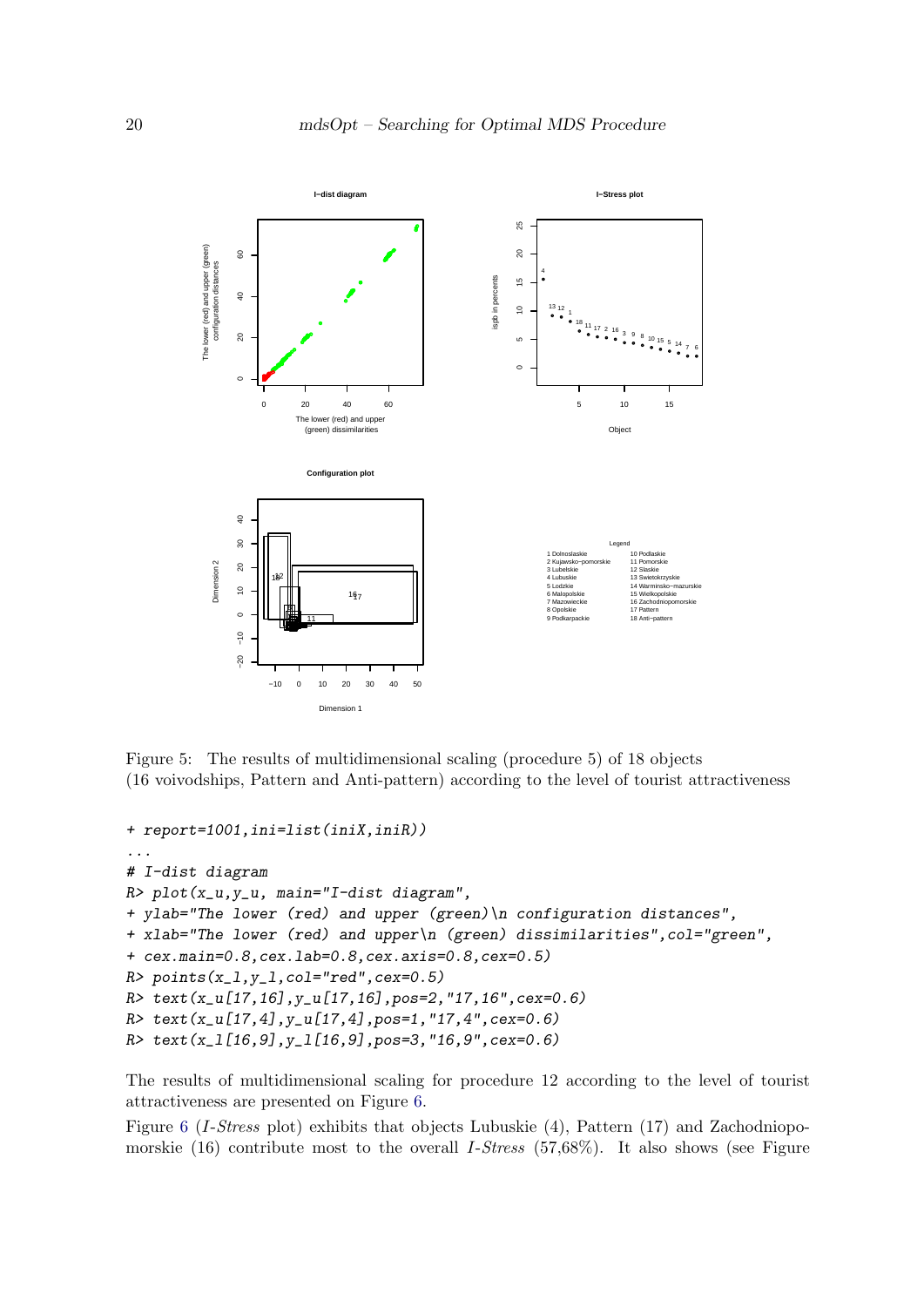

<span id="page-20-0"></span>Figure 6: The results of multidimensional scaling (procedure 5) of 18 objects (16 voivodships, Pattern and Anti-pattern) according to the level of tourist attractiveness

 $6 - I$  $6 - I$ -dist diagram) that some points (upper distances between Zachodniopomorskie (16) voivodship and Pattern object (17); Pattern object (17) and Lubuskie voivodship (4); lower distance between Zachodniopomorskie (16) voivodship and Podkarpackie voivodship (9)) are outliers. These outliers contribute over-proportionally to the total *I-Stress*. MDS configuration (Figure [6](#page-20-0) – Configuration plot) does not represent all proximities equally good. Zachodniopomorskie (16) is the best of Polish voivodships according to the level of tourist attractiveness. In Figure [6](#page-20-0) (Configuration plot) this voivodship lies further from Pattern object than Lubuskie (4). The greater the value of the  $HHI_p$  index, the worse is the effect of multidimensional scaling in terms of representation real relationships between objects.

## 4. Summary

The article proposes a methodology that allows the selection of the optimal MDS procedure for classical metric and interval-valued data. For classic-to-classic approach we choose best MDS procedure due to the used methods of normalization, distance measures and scaling models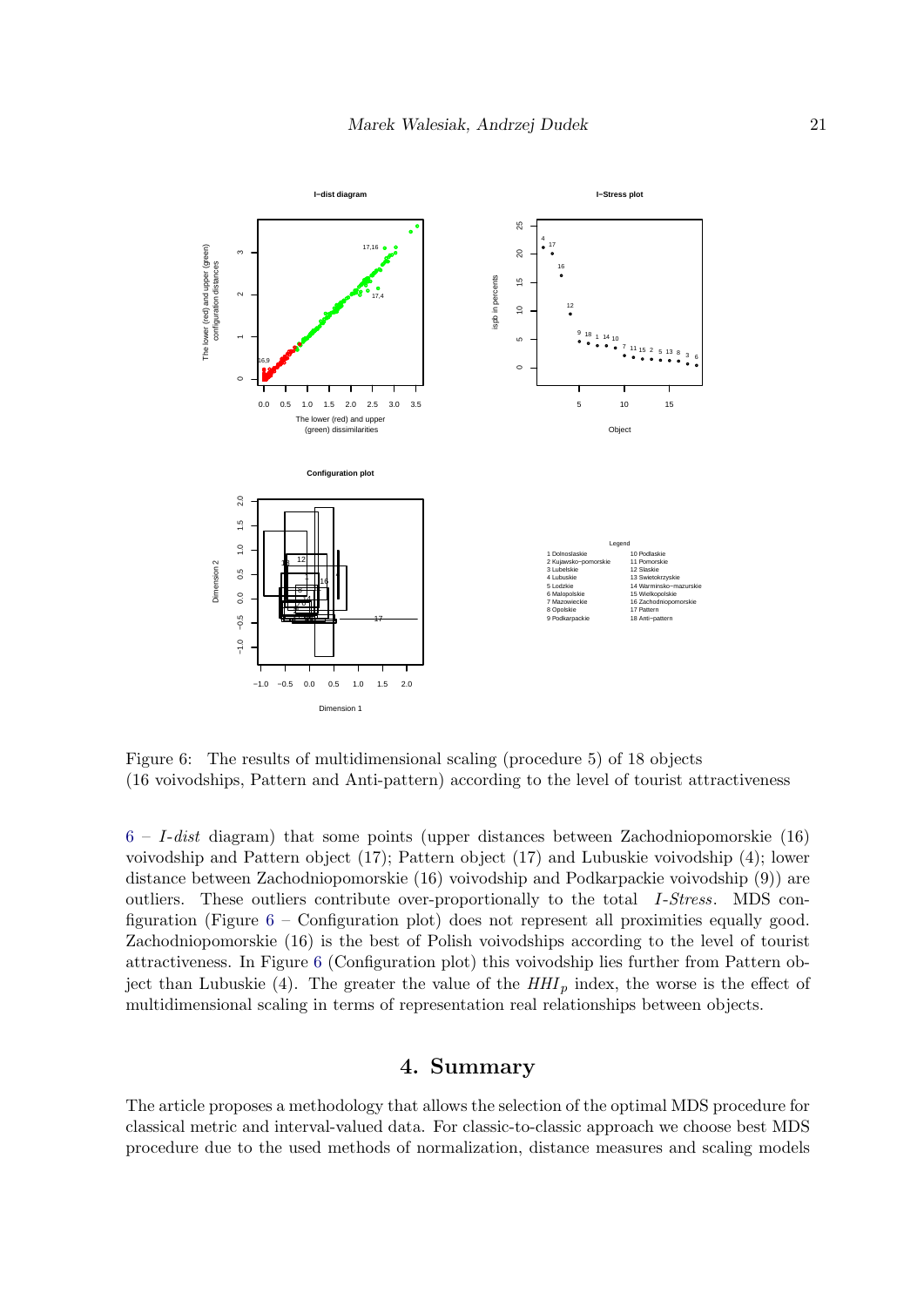carried out on the basis of the metric data matrix. On the basis of this methodology research results are illustrated by first example to find the optimal procedure for multidimensional scaling of set of objects representing 29 counties in Lower Silesia according to the level of tourist attractiveness.

For symbolic-to-classic approach we choose the best MDS procedure due to the used methods of normalization, distance measures for interval-valued data and scaling models carried out on the basis of the interval-valued data table.

For symbolic-to-symbolic approach we choose the best MDS procedure due to the used methods of normalization and optimization methods carried out on the basis of the interval-valued data table. On the basis of this methodology research results are illustrated by second example to find the optimal procedure for multidimensional scaling of set of objects representing 16 Polish voivodships according to the level of tourist attractiveness.

To solve the problem of choosing the optimal multidimensional scaling procedure two criteria were applied in mdsOpt package Kruskal's Stress-1 fit measure and the Hirschman-Herfindahl HHI index (in classic-to-classic and symbolic-to-classic approaches) and I-Stress fit measure and the Hirschman-Herfindahl HHI index (in symbolic-to-symbolic approach).

In step 6 the maximal acceptable value of fit measures *Stress*-1 and *I-Stress* has been arbitrary assumed. It is not determined how much error distribution for each object may deviate from the uniform distribution. Among the procedures of multidimensional scaling for which Stress-1≤cs (I-Stress ≤cs) the one for which occurs  $\min_{p} \{HHI_p\}$  is selected. This constraint does not essentially limit the presented proposal, as additional criteria for acceptability such as Shepard diagram [\(De Leeuw and Mair](#page-22-6) [\(2015\)](#page-22-6)) and Stress plot or I-dist diagram and I-Stress plot confirm the correctness of the MDS results.

## References

- <span id="page-21-4"></span>Billard L, Diday E (2006). Symbolic Data Analysis: Conceptual Statistics and Data Mining. John Wiley & Sons, Chichester. ISBN 978-0-470-09016-9.
- <span id="page-21-1"></span>Bock HH (2000). "Symbolic data." In HH Bock, E Diday (eds.), Analysis of Symbolic Data. Exploratory Methods for Extracting Statistical Information from Complex Data, pp. 39–53. Springer-Verlag, Berlin, Heidelberg. ISBN 978-3-540-66619-6. [doi:](http://dx.doi.org/10.1007/978-3-642-57155-8) [10.1007/978-3-642-57155-8](http://dx.doi.org/10.1007/978-3-642-57155-8).
- <span id="page-21-0"></span>Borg I, Groenen PJF (2005). Modern Multidimensional Scaling. Theory and Applications. 2nd edition edition. Springer Science+Business Media, New York. ISBN 978-0387-25150-9. [doi:10.1007/0-387-28981-X](http://dx.doi.org/10.1007/0-387-28981-X).
- <span id="page-21-2"></span>Borg I, Groenen PJF, Mair P (2013). Applied Multidimensional Scaling. Springer, Heidelberg, New York, Dordrecht, London. ISBN 978-3-642-31847-4. [doi:10.1007/](http://dx.doi.org/10.1007/978-3-642-31848-1) [978-3-642-31848-1](http://dx.doi.org/10.1007/978-3-642-31848-1).
- <span id="page-21-3"></span>Borg I, Groenen PJF, Mair P (2018). Applied Multidimensional Scaling and Unfolding. Springer, Heidelberg, New York, Dordrecht, London. ISBN 978-3-319-73470-5. [doi:](http://dx.doi.org/10.1007/978-3-319-73471-2) [10.1007/978-3-319-73471-2](http://dx.doi.org/10.1007/978-3-319-73471-2).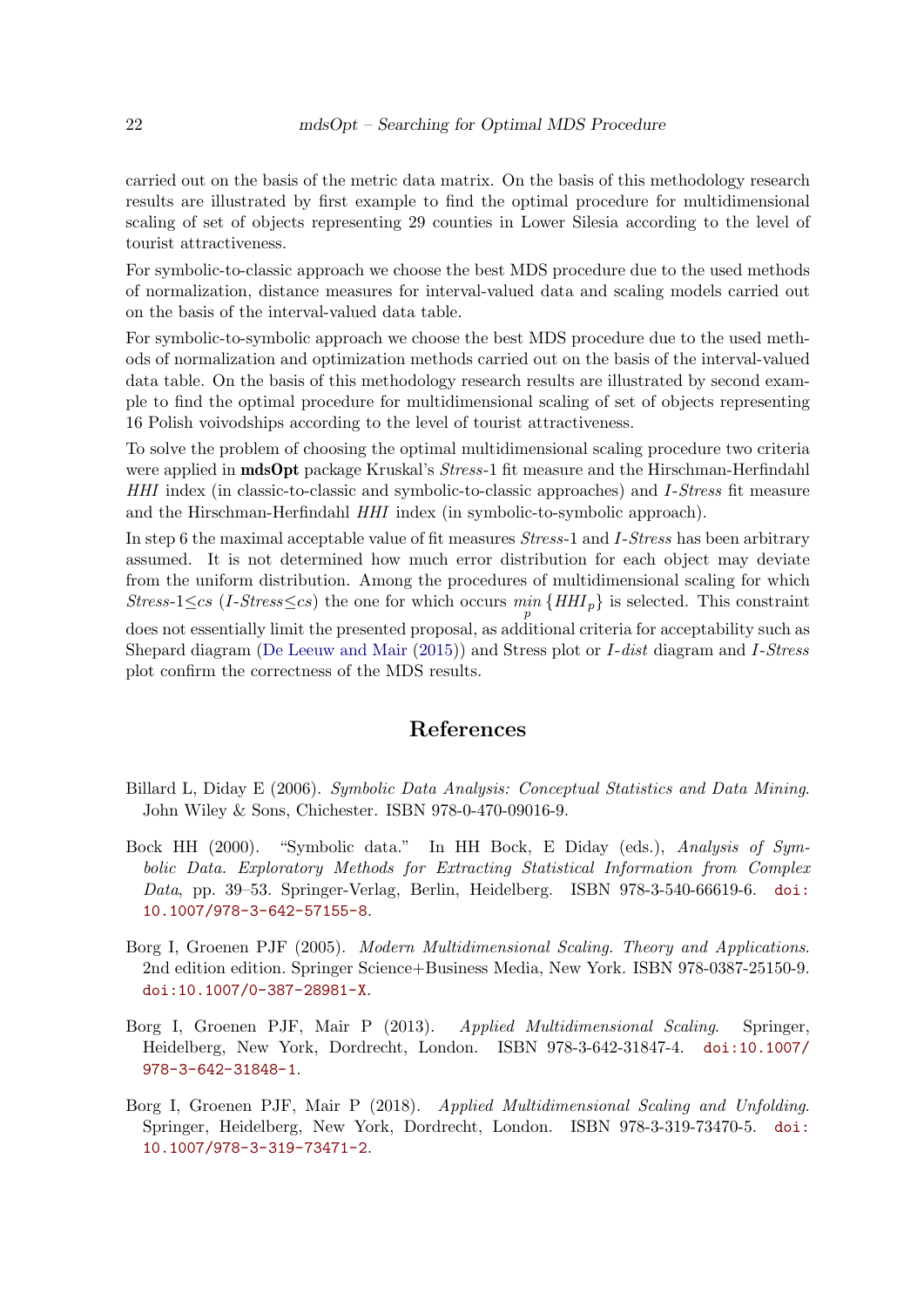- <span id="page-22-5"></span>Borg I, Mair P (2017). "The Choice of Initial Configurations in Multidimensional Scaling: Local Minima, Fit, and Interpretability." Austrian Journal of Statistics, 46(2), 19–32. [doi:10.17713/ajs.v46i2.561](http://dx.doi.org/10.17713/ajs.v46i2.561).
- <span id="page-22-4"></span>Brito P, Noirhomme-Fraiture M, Arroyo J (2015). "Editorial for Special Issue on Symbolic Data Analysis." Advanced in Data Analysis and Classification,  $9(1)$ , 1–4. [doi:10.1007/](http://dx.doi.org/10.1007/s11634-015-0202-1) [s11634-015-0202-1](http://dx.doi.org/10.1007/s11634-015-0202-1).
- <span id="page-22-2"></span>Cooper LG (1983). "A Review of Multidimensional Scaling in Marketing Research." Applied Psychological Measurement, 7(4), 427–450. [doi:10.1177/014662168300700404](http://dx.doi.org/10.1177/014662168300700404).
- <span id="page-22-7"></span>De Leeuw J, Mair P (2009). "Multidimensional Scaling Using Majorization: SMACOF in R." Journal of Statistical Software,  $31(3)$ ,  $1-30$ . [doi:10.18637/jss.v031.i03](http://dx.doi.org/10.18637/jss.v031.i03).
- <span id="page-22-6"></span>De Leeuw J, Mair P (2015). Shepard Diagram. Wiley StatsRef: Statistics Reference Online. [doi:10.1002/9781118445112.stat06268.pub2](http://dx.doi.org/10.1002/9781118445112.stat06268.pub2).
- <span id="page-22-1"></span>Embleton S, Uritescu D, Wheeler ES (2013). "Defining Dialect Regions with Interpretations: Advancing the Multidimensional Scaling Approach." Literary and Linguistic Computing,  $28(1), 13-22.$  [doi:10.1093/llc/fqs048](http://dx.doi.org/10.1093/llc/fqs048).
- <span id="page-22-11"></span>Esposito F, Malerba D, Tamma V (2000). "Dissimilarity Measures for Symbolic Objects." In HH Bock, E Diday (eds.), Analysis of Symbolic Data. Exploratory Methods for Extracting Statistical Information from Complex Data, pp. 165–185. Springer-Verlag, Berlin, Heidelberg. ISBN 978-3-540-66619-6. [doi:10.1007/978-3-642-57155-8](http://dx.doi.org/10.1007/978-3-642-57155-8).
- <span id="page-22-8"></span>Everitt B, Landau S, Leese M, Stahl D (2011). Cluster Analysis. John Wiley & Sons, Chichester. ISBN 978-0-470-74991-3. [doi:10.1002/9780470977811](http://dx.doi.org/10.1002/9780470977811).
- <span id="page-22-3"></span>Gioia F, Lauro CN (2006). "Principal Component Analysis on Interval Data." Computational  $Statistics, 21(2), 343-363.$  [doi:10.1007/s00180-006-0267-6](http://dx.doi.org/10.1007/s00180-006-0267-6).
- <span id="page-22-0"></span>Groenen PJF, Winsberg S, Rodriguez O, Diday E (2006). "I-Scal: Multidimensional Scaling of Interval Dissimilarities." Computational Statistics  $\mathcal{B}$  Data Analysis, 51(1), 360–378. [doi:10.1016/j.csda.2006.04.003](http://dx.doi.org/10.1016/j.csda.2006.04.003).
- <span id="page-22-13"></span>Herfindahl OC (1950). Concentration in the Steel Industry. Ph.D. thesis, Columbia University.
- <span id="page-22-14"></span>Hirschman AO (1964). "The Paternity of an Index." The American Economic Review, 54(5), 761–762. URL <http://www.jstor.org/stable/1818582>.
- <span id="page-22-12"></span>Ichino M, Yaguchi H (1994). "Generalized Minkowski Metrics for Mixed Feature-type Data Analysis." IEEE Transactions on Systems, Man, and Cybernetics, 24(4), 698–708. [doi:](http://dx.doi.org/10.1109/21.286391) [10.1109/21.286391](http://dx.doi.org/10.1109/21.286391).
- <span id="page-22-10"></span>Jajuga K, Walesiak M (2000). "Standardisation of Data Set under Different Measurement Scales." In R Decker, W Gaul (eds.), Classification and Information Processing at the Turn of the Millennium, pp. 105–112. Springer-Verlag, Berlin, Heidelberg. [doi:10.1007/](http://dx.doi.org/10.1007/978-3-642-57280-7_11) [978-3-642-57280-7\\_11](http://dx.doi.org/10.1007/978-3-642-57280-7_11).
- <span id="page-22-9"></span>Jajuga K, Walesiak M, Bak A (2003). "On the General Distance Measure." In M Schwaiger, O Opitz (eds.), Exploratory Data Analysis in Empirical Research, pp. 104–109. Springer-Verlag, Berlin, Heidelberg. [doi:10.1007/978-3-642-55721-7\\_12](http://dx.doi.org/10.1007/978-3-642-55721-7_12).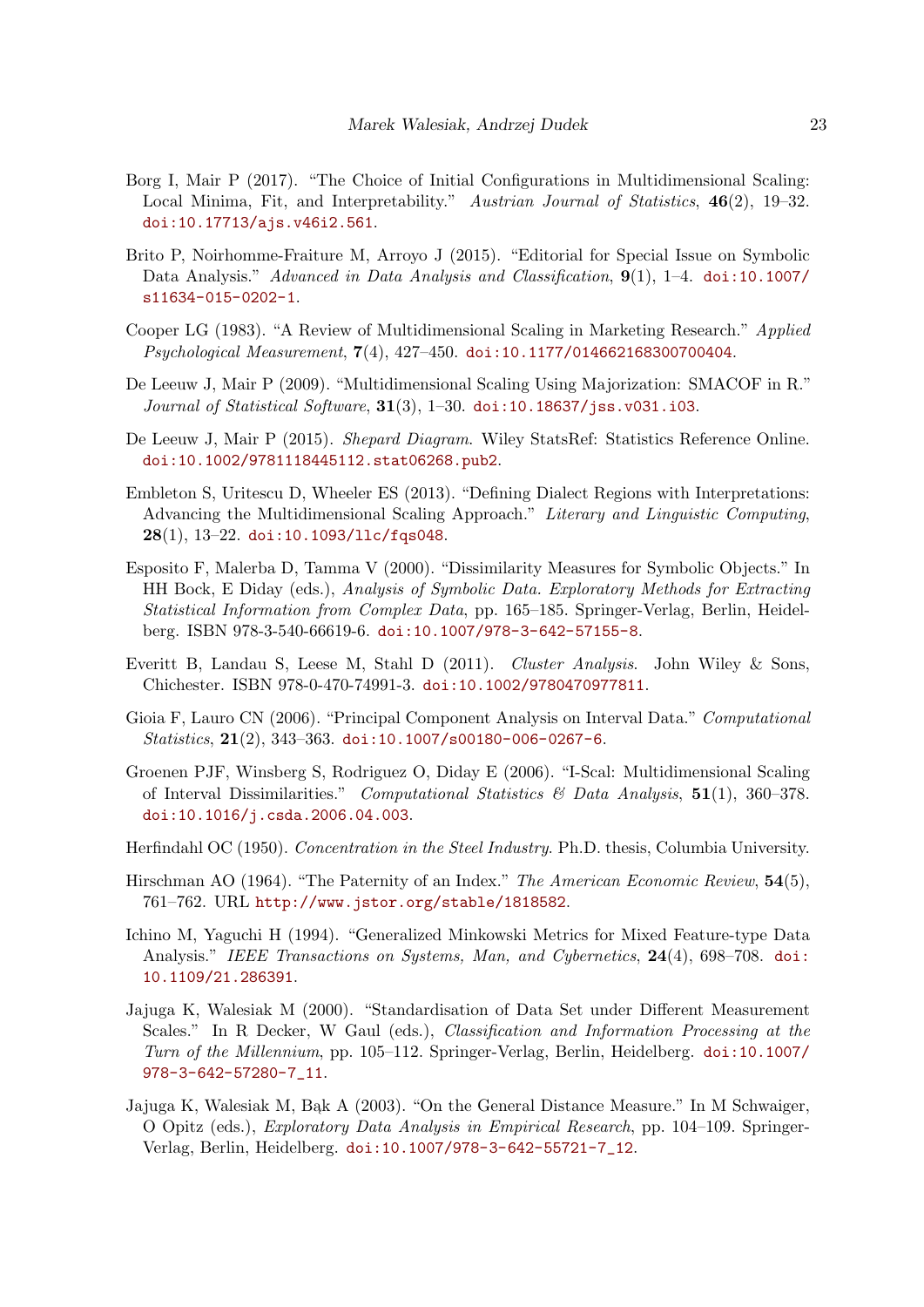- <span id="page-23-4"></span>Mair P, Borg I, Rusch T (2016). "Goodness-of-fit Assessment in Multidimensional Scaling and Unfolding." Multivariate Behavioral Research, 51(6), 772–789. [doi:10.1080/00273171.](http://dx.doi.org/10.1080/00273171.2016.1235966) [2016.1235966](http://dx.doi.org/10.1080/00273171.2016.1235966).
- <span id="page-23-5"></span>Mair P, De Leeuw J, Borg I, Groenen PJF (2019). smacof: Multidimensional Scaling, R package version 2.0-0 edition. URL <https://CRAN.R-project.org/package=smacof>.
- <span id="page-23-2"></span>Marcussen C (2014). "Multidimensional Scaling in Tourism Literature." Tourism Management *Perspectives*,  $12$ (October),  $31-40$ . [doi:10.1016/j.tmp.2014.07.003](http://dx.doi.org/10.1016/j.tmp.2014.07.003).
- <span id="page-23-3"></span>McAdams S, Winsberg S, Donnadieu S, De Soete G, Krimphoff J (1995). "Perceptual Scaling of Synthesized Musical Timbres: Common Dimensions, Specificities, and Latent Subject Classes." Psychological Res., 58(3), 177–192.
- <span id="page-23-9"></span>Milligan GW, Cooper MC (1988). "A Study of Standardization of Variables in Cluster Analysis." Journal of Classification, 5(2), 181–204.
- <span id="page-23-12"></span>M lodak A (2014). "On the Construction of an Aggregated Measure of the Development of Interval Data." Computational Statistics, 29(5), 895–929. [doi:10.1007/](http://dx.doi.org/10.1007/s00180-013-0469-7) [s00180-013-0469-7](http://dx.doi.org/10.1007/s00180-013-0469-7).
- <span id="page-23-8"></span>Nash JC (1990). Compact Numerical Methods for Computers. Linear Algebra and Function Minimisation. Adam Hilger, Bristol and New York. ISBN 0-85274-318-1.
- <span id="page-23-1"></span>Pinkley RL, Gelfand MJ, Duan L (2005). "When, Where and How: The Use of Multidimensional Scaling Methods in the Study of Negotiation and Social Conflict." International Negotiation, 10(1), 79–96. [doi:10.1163/1571806054741056](http://dx.doi.org/10.1163/1571806054741056).
- <span id="page-23-7"></span>R Core Team (2019). R: A Language and Environment for Statistical Computing. R Foundation for Statistical Computing, Vienna, Austria. URL <https://www.R-project.org/>.
- <span id="page-23-0"></span>Takane Y (2007). "Applications of Multidimensional Scaling in Psychometrics." In CR Rao, S Sinharay (eds.), Handbook of Statistics (Vol. 26): Pyschometrics, pp. 359–400. Elsevier, Amsterdam. ISBN 9780444521033.
- <span id="page-23-6"></span>Terada Y, Groenen PJF (2015). smds: Symbolic Multidimensional Scaling, R package version 1.0 edition. URL <https://CRAN.R-project.org/package=smds>.
- <span id="page-23-10"></span>Walesiak M (2018). "The Choice of Normalization Method and Rankings of the Set of Objects Based on Composite Indicator Values." Statistics in Transition – new series, 19(4), 693– 710. [doi:10.21307/stattrans-2018-036](http://dx.doi.org/10.21307/stattrans-2018-036).
- <span id="page-23-13"></span>Walesiak M, Dudek A (2017). "Selecting the Optimal Multidimensional Scaling Procedure for Metric Data with R Environment." Statistics in Transition – new series, 18(3), 521-540. [doi:10.21307/stattrans-2016-084](http://dx.doi.org/10.21307/stattrans-2016-084).
- <span id="page-23-11"></span>Walesiak M, Dudek A (2019). *clusterSim: Searching for Optimal Clustering Procedure for a* Data Set, R package version 0.47-4 edition. URL [https://CRAN.R-project.org/package=](https://CRAN.R-project.org/package=clusterSim) [clusterSim](https://CRAN.R-project.org/package=clusterSim).